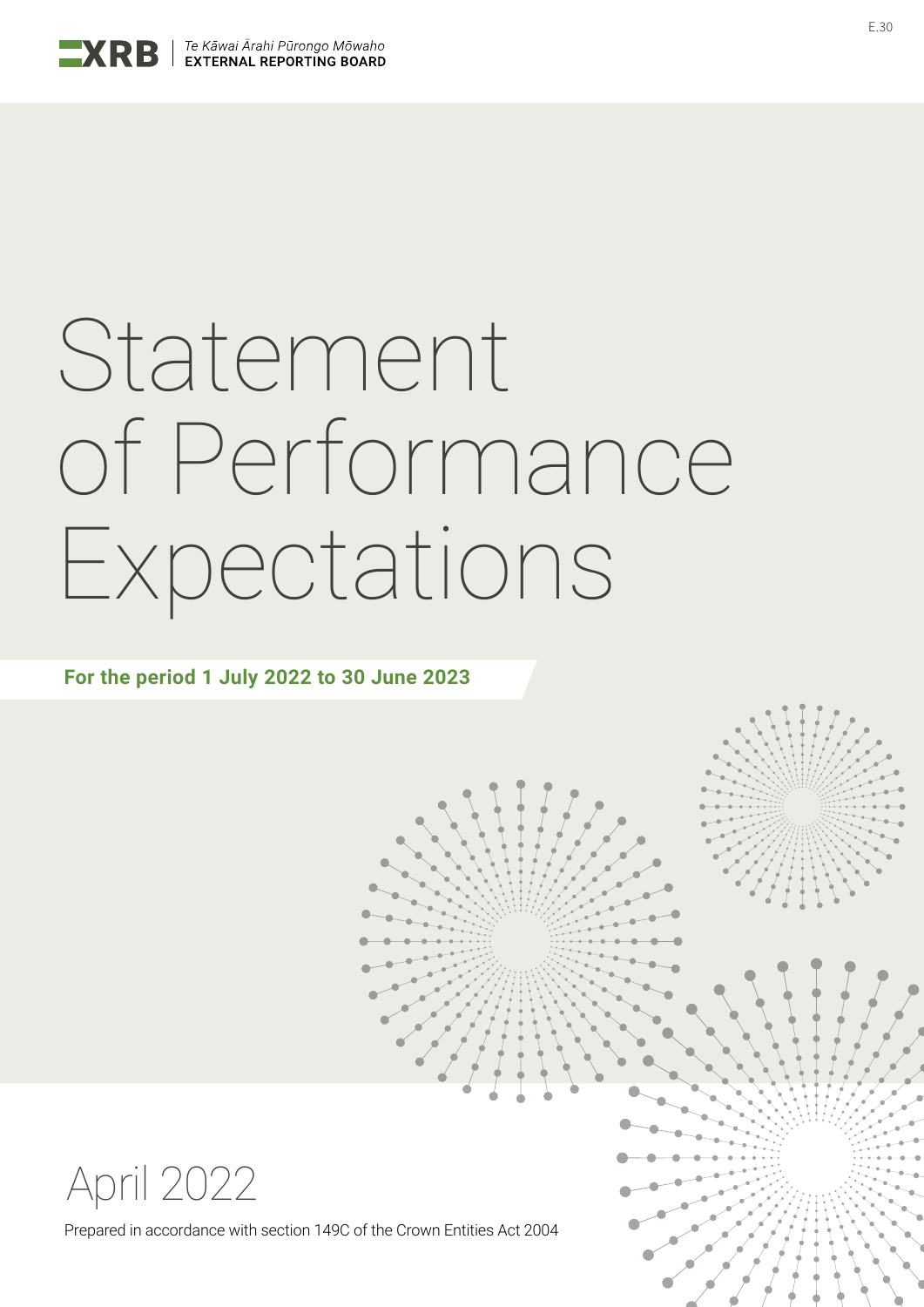© Crown Copyright External Reporting Board PO Box 11250 Manners St Central, Wellington 6142 New Zealand <http://www.xrb.govt.nz>

Permission to reproduce: The copyright owner authorises reproduction of this work, in whole or in part, so long as no charge is made for the supply of copies, and the integrity and attribution of the work as a publication of the External Reporting Board is not interfered with in any way.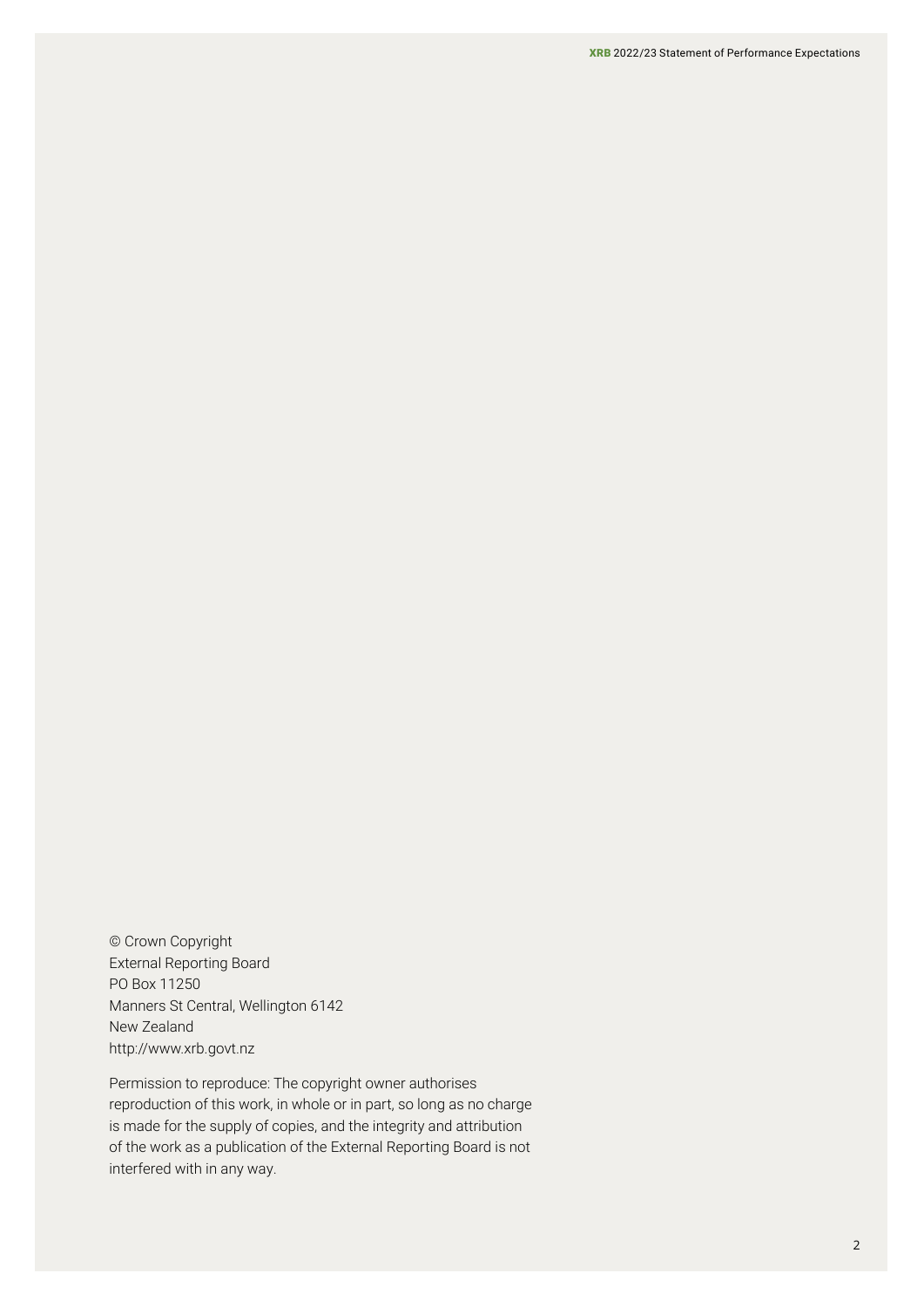# **Contents**

| <b>Statement of responsibility</b>               |    |
|--------------------------------------------------|----|
| <b>Our purpose and approach</b>                  | 5  |
| <b>Statement of forecast service performance</b> |    |
| <b>Prospective financial statements</b>          | 17 |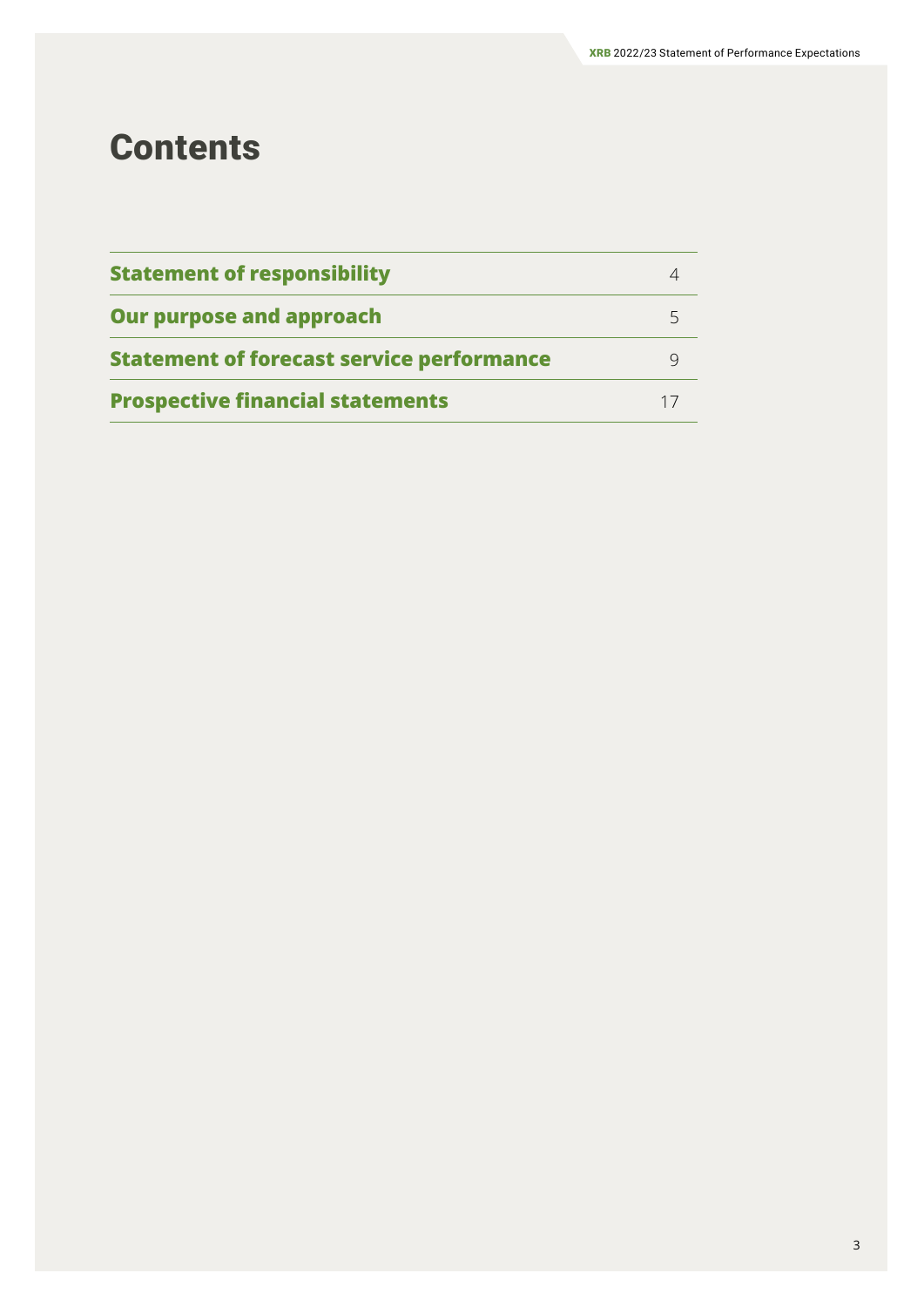# <span id="page-3-0"></span>Statement of responsibility

This Statement of Performance Expectations has been prepared in accordance with the requirements of section 149C of the Crown Entities Act 2004. The purpose of the Statement of Performance Expectations is to promote the public accountability of the External Reporting Board (XRB) by:

- enabling the responsible Minister to participate in the process of setting the XRB's annual performance expectations;
- enabling the House of Representatives to be informed of those expectations; and
- providing a base against which the XRB's actual performance for the year can be assessed.

The XRB is responsible for the content of this Statement of Performance Expectations, which comprises the reportable outputs (as specified in the Statement of Forecast Service Performance) and the Prospective Financial Statements for the year, including the assumptions on which they are based, and for the judgements used in preparing them.

The Prospective Financial Statements have been prepared in accordance with generally accepted accounting practice in New Zealand, have not been audited and should not be relied upon for any other purposes.

As the XRB is an Independent Crown Entity, the Minister may not direct the XRB to have regard to, or give effect to, a government policy relating to the XRB's standard setting functions and as a result no such matters are included in this Statement of Performance Expectations.

In accordance with section 149I of the Crown Entities Act 2004, the XRB has consulted with the Minister of Commerce and Consumer Affairs in the preparation of this Statement.

**Michele Embling Jane Taylor Chair Deputy Chair 26 April 2022 26 April 2022**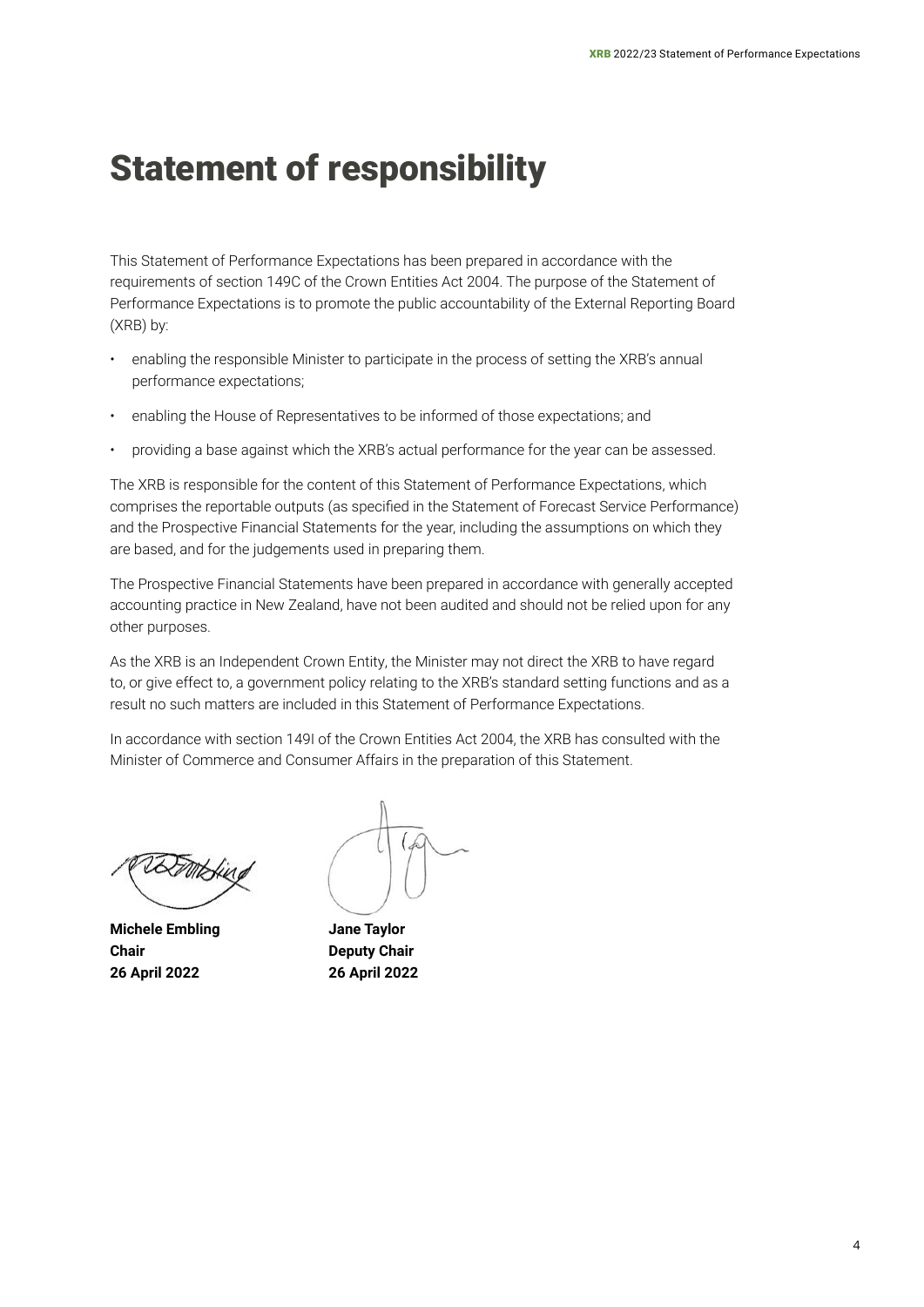# <span id="page-4-0"></span>Our purpose and approach

#### **Why are we here?**

# Government's overall goal

To improve the living standards and wellbeing of all New Zealanders through sustainable and inclusive growth



We enable high quality, trusted, and integrated reporting through the provision of robust frameworks and standards that are internationally credible, while being relevant to Aotearoa New Zealand so that reporting and assurance in New Zealand promotes trust, confidence, transparency and accountability.



New Zealand prospers through effective decision making for resource allocation informed by high-quality, trusted, and integrated reporting.

We achieve our purpose and work towards our vision by developing reporting strategies, frameworks, standards and guidance. We also ensure that these respond promptly to local and international external reporting developments, the pace of which has significantly increased over the last few years. The range of stakeholders for whom reporting standards are relevant is broadening and users of reports are increasingly demanding richer information well beyond financial reporting.

Through our stakeholder engagement processes and international connections we gain a deeper understanding of issues faced by entities and work with others in the external reporting system (e.g. regulators and policy makers) to have these resolved. Rising to the challenge of an extended mandate to develop standards on climate-related disclosures and non-binding guidance on environmental, social and governance (ESG) and other non-financial matters means we must develop stronger and deeper relationships with a broader group of stakeholders. This work will also recognise and honour the Crown's obligations under the Treaty of Waitangi.

The XRB is well placed to respond to the changing environment. We are a small organisation with the ability to be agile and adapt to events at pace. These actions are critical in maintaining trust, confidence and transparency during a time of disruption and uncertainty.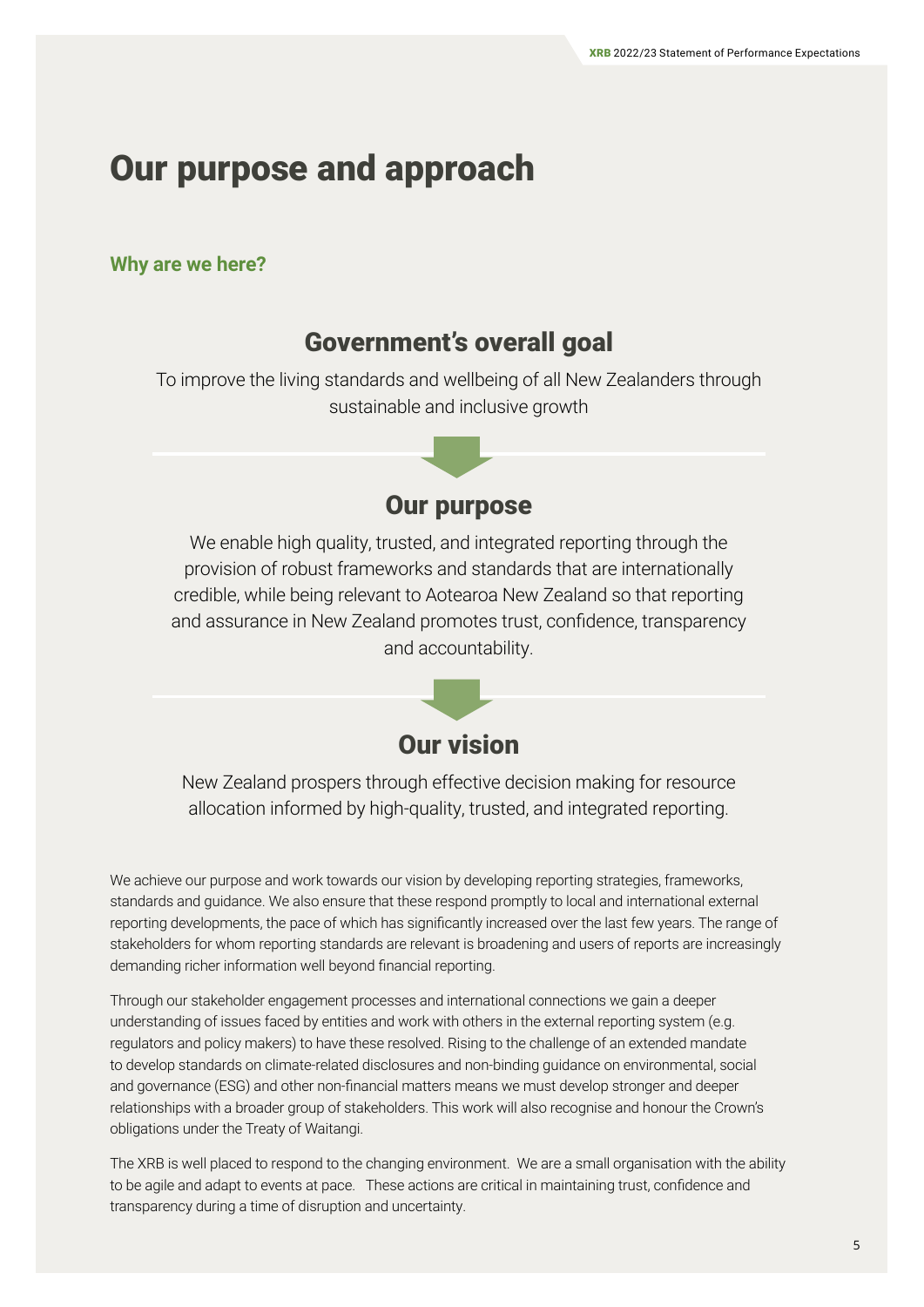#### **Reportable classes of output**

The appropriation is limited to the funding of one reportable output class.

#### **Description of output class**

Financial and climate reporting and auditing and assurance standards and other guidance issued for the purposes of promoting the quality of New Zealand financial and non-financial reporting.

#### **What the Output Class is intended to achieve**

The development and issuing of financial, climate reporting and auditing and assurance standards (including ethical and professional standards), and associated and other guidance that engender confidence in New Zealand financial and non-financial reporting; assist entities to better communicate their performance, enhance entities' transparency, accountability and stewardship to stakeholders in the private, not-for-profit and public sectors.

Our strategic intentions will be given effect through activities grouped into five outputs and the below priority focus areas as part of this Output Class and described more fully in the Statement of Forecast Service Performance:

- 1. Develop and implement reporting strategies and frameworks for the Board's standards-setting activities (Output 1)
- 2. Preparing and issuing Financial Reporting Standards (Output 2)
- 3. Preparing and issuing Auditing and Assurance (including Ethical and Professional) Standards and other Related Services Standards (Output 3)
- 4. Preparing and issuing Climate Standards (Output 4)
- 5. Liaise with and influence international bodies (Output 5) through participation in meetings and making of submissions

The priority focus areas in the table below are not necessarily limited to the period of this Statement of Performance Expectations. These strategic projects are to be delivered over the short, medium or long term.

#### **Priority focus areas**

#### **Integrated reporting**

Develop an integrated reporting strategy, framework and guidance which encompass a broad range of stakeholder views. The immediate focus is the development of stage 1 of the ESG reporting framework which will apply to Māori entities, referred to as the Ngã pou o te kawa ora project

#### **Engagement and influence**

Work with stakeholders (including other regulatory and government agencies) to efficiently and effectively:

- Embed the new mandatory climate-related disclosure framework in New Zealand
- Influence and respond to international developments that impact New Zealand
- Understand the perspectives of different stakeholder groups on the role of audit in maintaining trust in New Zealand reporting

#### **Frameworks, standards and guidance**

Key standard-setting projects:

- Climate-related disclosures
- For-profit Financial Statement disclosures
- PBE Leases
- PBE revenue and transfer expenses
- Assurance over non-financial disclosures including greenhouse gas emissions
- Audit of service performance information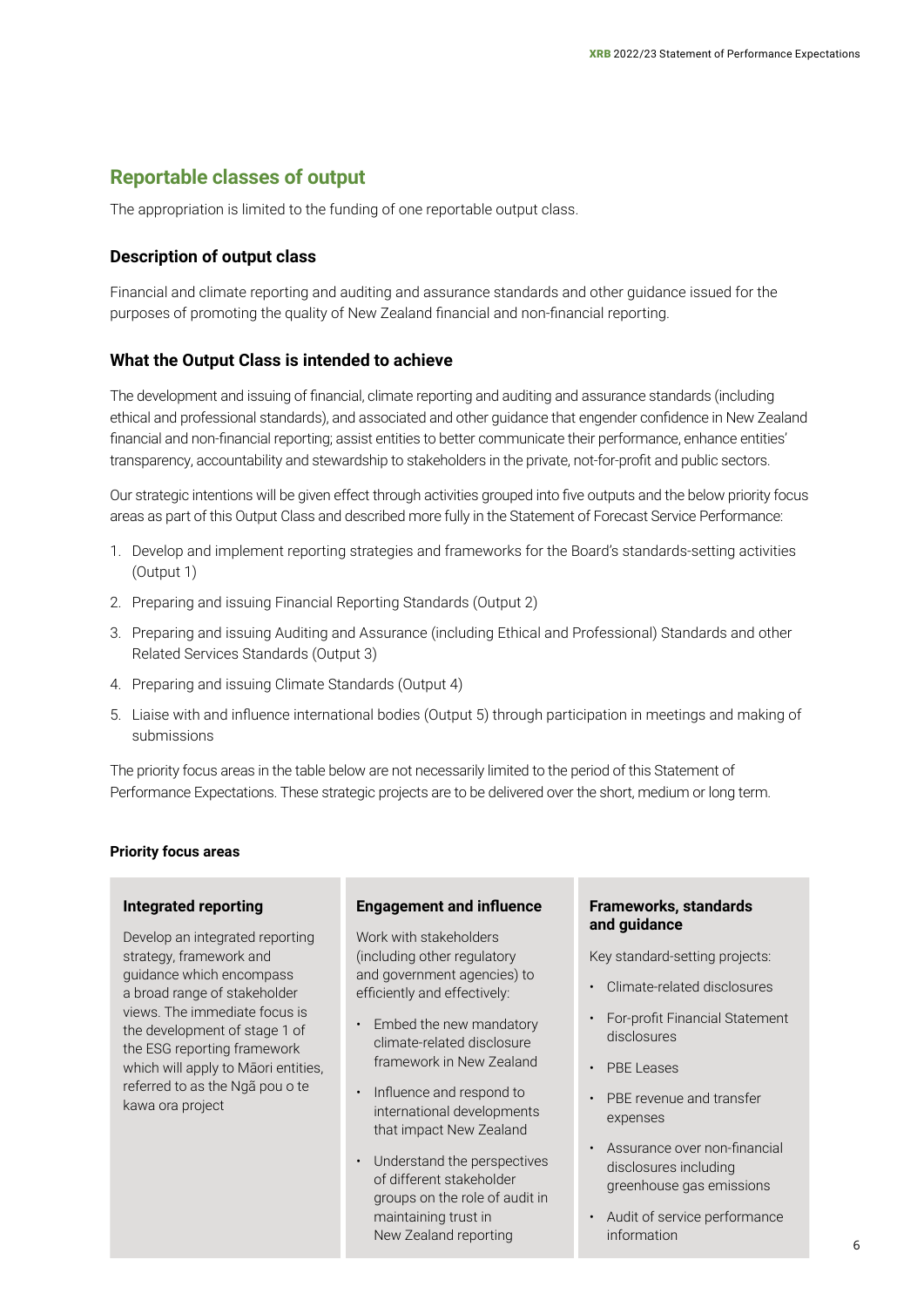|                        | 2022/23<br><b>Forecast</b><br>\$'000 |
|------------------------|--------------------------------------|
| Revenue from the Crown | 8,627                                |
| Revenue from others    | 25                                   |
| Cost                   | 9,771                                |
| Operating deficit      | (1, 119)                             |

We forecast to spend more than our appropriation for the 2022/23 financial year. This is due to some projects and activities being carried forward from the 2021 and 2022 financial years because of the limitations of operating under the COVID pandemic. We have also been building, and will continue to build, capacity and capability to support the delivery of our extended mandate.

The XRB does not have any reportable class of outputs for which an exemption has been granted under section 149F of the Crown Entities Act 2004.

The XRB does not intend to supply any class of outputs in the 2022/23 financial year that is not a reportable class of outputs.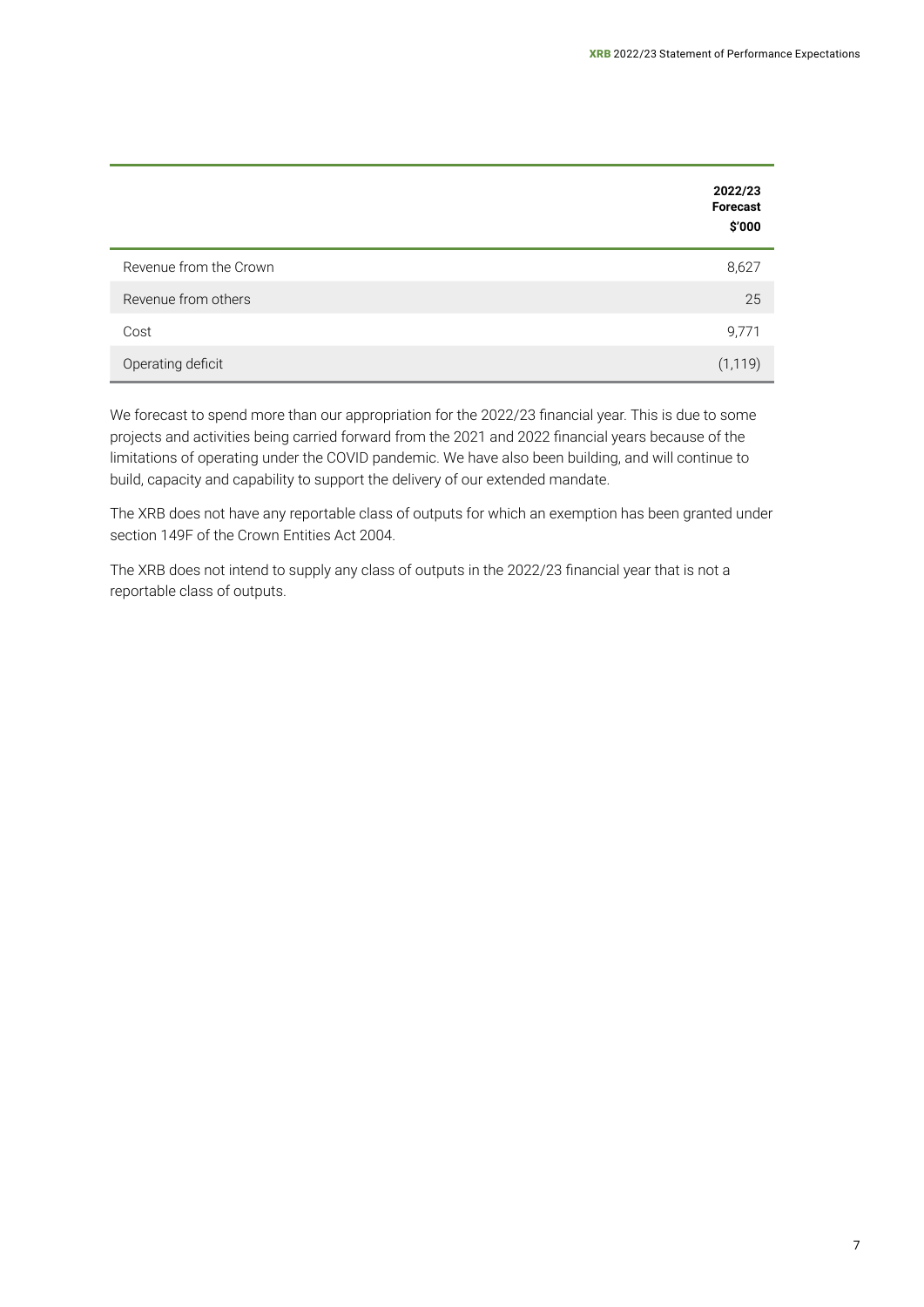#### <span id="page-7-0"></span>**Linking our vision to our outputs**

# Our Strategy

#### Our Purpose

We enable high quality, trusted, and integrated reporting through the provision of robust frameworks and standards that are internationally credible, while being relevant to Aotearoa New Zealand so that reporting and assurance in New Zealand promotes trust, confidence, transparency and accountability.

## Our Vision

New Zealand prospers through effective decision making for resource allocation informed by high-quality, trusted, and integrated reporting.



### What we will deliver

**Reporting strategies and frameworks**

**Financial reporting standards**

**Audit and assurance standards**

**Climate standards**

**International liaison**

How we will deliver

**Lead** to ensure stakeholders understand the purpose and value of reporting standards and are informed of international developments.

**Influence** through debate and thought-leadership to promote improved reporting processes and ensure high-quality global standards that are both applicable in New Zealand and in the public interest.

**Collaborate** with stakeholders, with a greater emphasis on Māori, throughout the lifecycle of developing standards and ensure external reporting and assurance gaps are identified, understood, and addressed.

**Respond** to stakeholder input and the fast-changing external reporting landscape to ensure our frameworks, standards and guidance are robust and sustainable.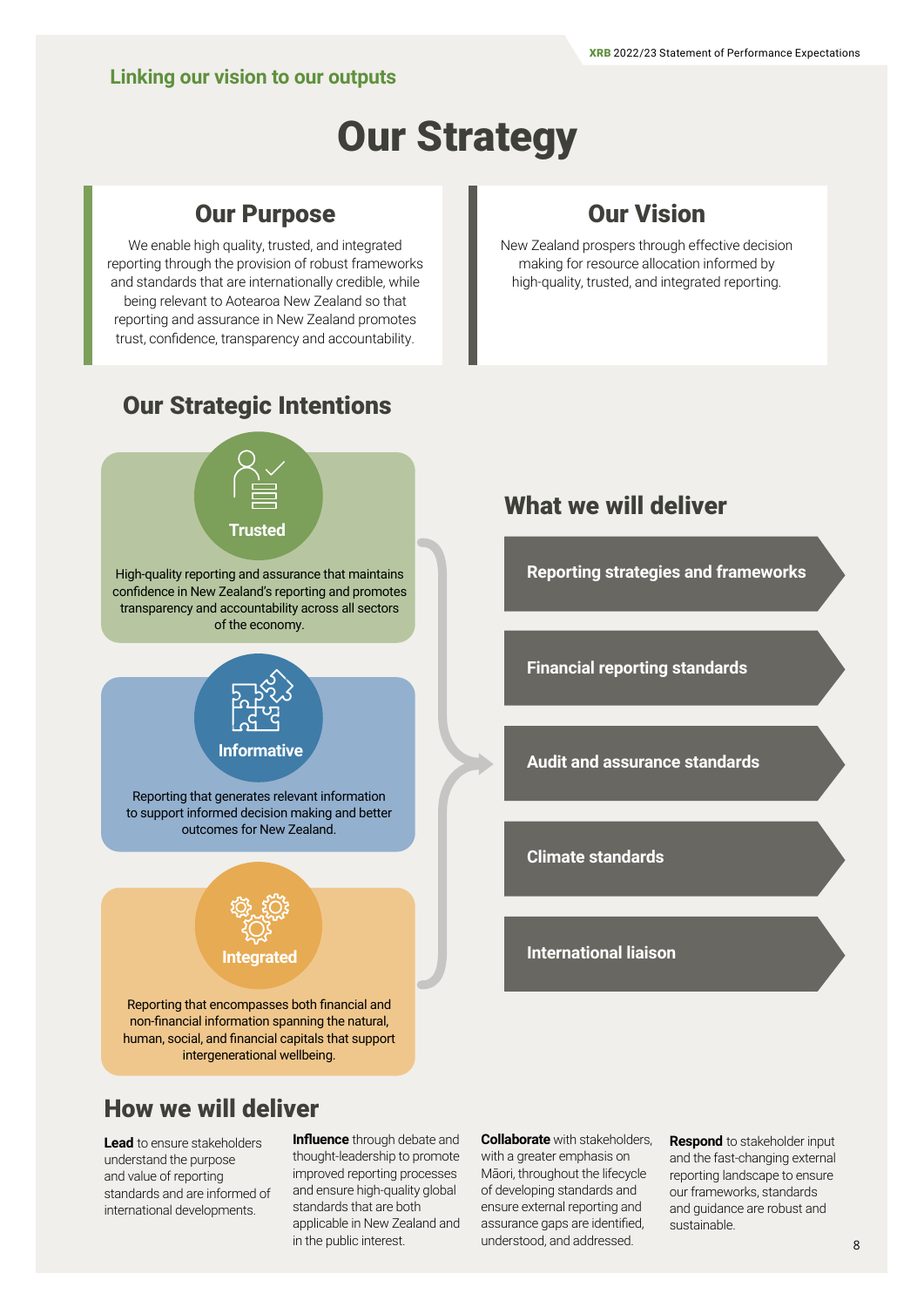# Statement of forecast service performance

**For the year ending 30 June 2023**

#### **Output 1: Develop and implement reporting strategies and frameworks for the Board's standard-setting activities**

This output is about engaging with stakeholders, setting and communicating our strategy and the initial work on developing an environmental, social and governance (ESG) framework.

|                           | 2022/23<br><b>Forecast</b><br>\$′000 | 2021/22<br><b>Estimated</b><br>actual<br>\$'000 |
|---------------------------|--------------------------------------|-------------------------------------------------|
| Crown revenue allocated   | 1,308                                | 755                                             |
| Other revenue             | 25                                   | 22                                              |
| Costs                     | (1,160)                              | (453)                                           |
| Attributed overhead costs | (285)                                | (150)                                           |
| (Deficit)/surplus         | (112)                                | 174                                             |

| Performance measure                                                                                                                                                                                                                                                                         | 2022/23<br><b>Forecast</b>                                                                                                                      |
|---------------------------------------------------------------------------------------------------------------------------------------------------------------------------------------------------------------------------------------------------------------------------------------------|-------------------------------------------------------------------------------------------------------------------------------------------------|
| Stakeholders agree that the XRB develops and<br>issues financial, climate reporting and auditing and<br>assurance standards, and associated and other<br>guidance that engender confidence in New Zealand<br>financial and non-financial reporting                                          | Issue feedback statement from 2022 survey that<br>includes targets for improvement, where necessary,<br>from baseline established by the survey |
| Stakeholders agree that the XRB assists entities to<br>better communicate their performance, enhances<br>entities' transparency, accountability and stewardship<br>to stakeholders and supports high performing and<br>accountable organisations in both the private and<br>public sectors. | Issue feedback statement from 2022 survey that<br>includes targets for improvement, where necessary,<br>from baseline established by the survey |
| Stakeholders agree that XRB consultation documents<br>are clear and understandable                                                                                                                                                                                                          | Issue feedback statement based on responses<br>received through consultations and that includes<br>targets for improvement                      |
| Develop a framework to support environmental,<br>social and governance (ESG) and other non-financial<br>reporting that is relevant for New Zealand                                                                                                                                          | Initiate, conclude and issue phase 1 report from the<br>Ngã pou o te kawa ora project - a framework for<br>Māori reporting entities             |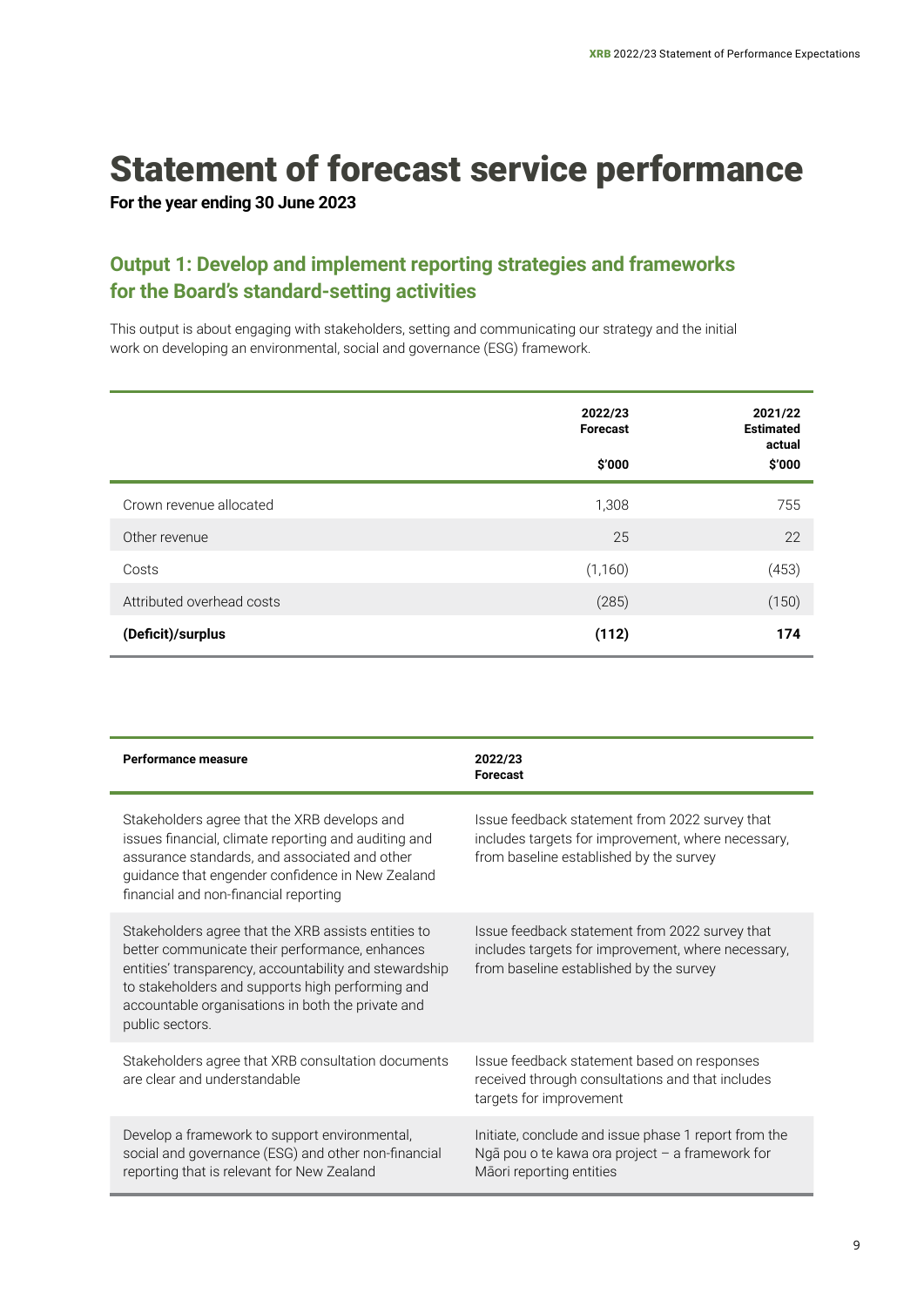# **Statement of forecast service performance (continued)**

**For the year ending 30 June 2023**

#### **Output 2: Preparing and issuing financial reporting standards**

This output is about the work we do in setting financial reporting standards and guidance, including engaging with our stakeholders on financial reporting topics.

|                           | 2022/23<br><b>Forecast</b><br>\$′000 | 2021/22<br><b>Estimated</b><br>actual<br>\$′000 |
|---------------------------|--------------------------------------|-------------------------------------------------|
| Crown revenue allocated   | 1,989                                | 2,391                                           |
| Costs                     | (1,785)                              | (1,434)                                         |
| Attributed overhead costs | (438)                                | (475)                                           |
| (Deficit)/surplus         | (234)                                | 482                                             |

| <b>Performance measure</b>                                                                                                                                                                       | 2022/23<br><b>Forecast</b> |
|--------------------------------------------------------------------------------------------------------------------------------------------------------------------------------------------------|----------------------------|
| Due process requirements and policies followed,<br>including legislative consultation requirements and<br>international convergence and harmonisation policies                                   | 100% compliance            |
| Due process documents and standards relating to<br>International Financial Reporting Standards issued<br>in accordance with timeline established by the Board<br>(usually not less than 90 days) | 100% compliance            |
| Decision regarding adoption of standard issued by<br>the International Public Sector Accounting Standards<br>Board within 90 days of release of a new/amended<br>standard                        | 100% compliance            |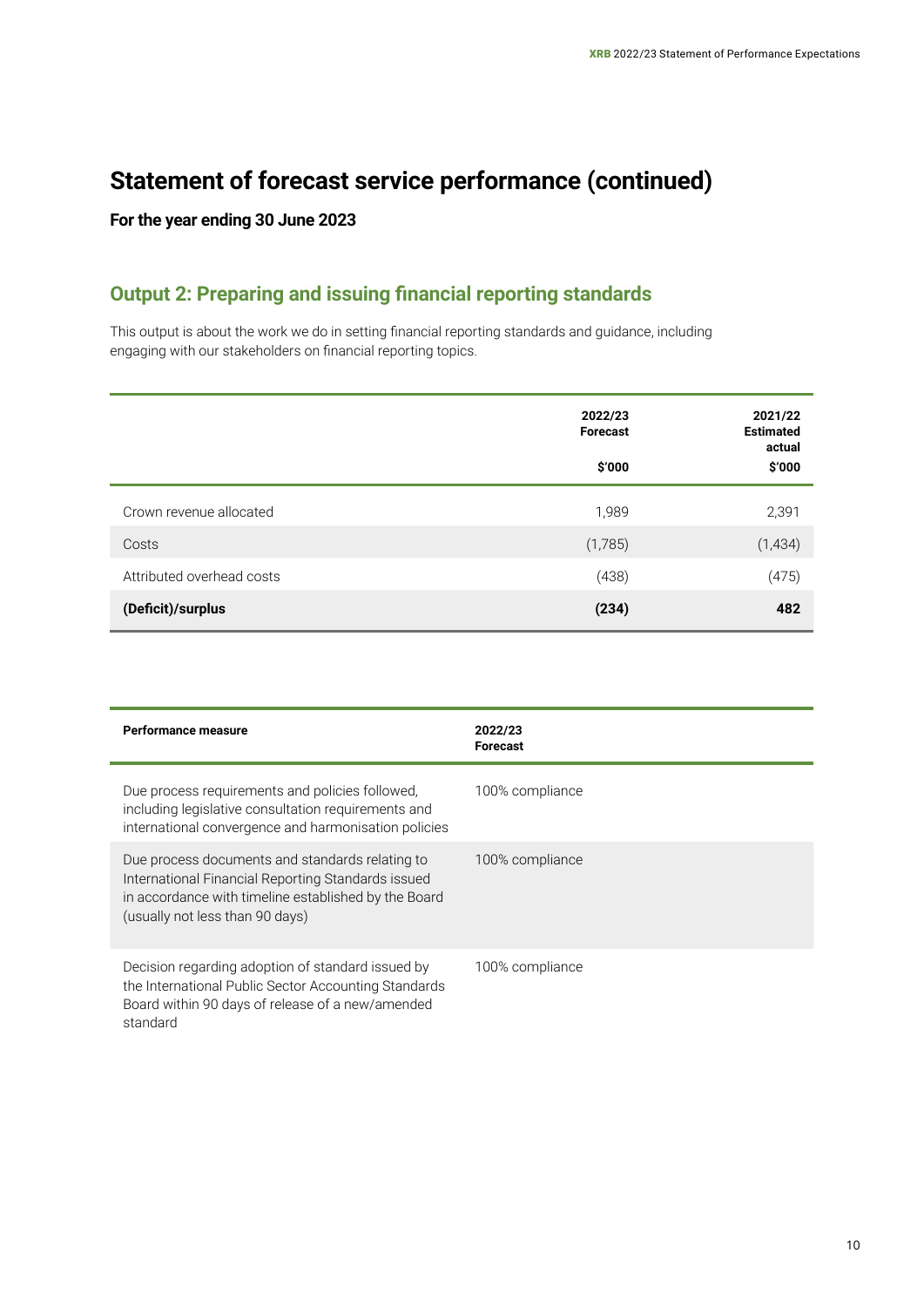| Issue domestic standard, guidance and/or<br>consultation document in accordance with agreed<br>work plan                | Issue standard on Enhanced Disclosure of Fees paid<br>to Audit Firms                                                                                  |  |
|-------------------------------------------------------------------------------------------------------------------------|-------------------------------------------------------------------------------------------------------------------------------------------------------|--|
|                                                                                                                         | Issue final amendments to Tier 3 and Tier 4<br><b>Reporting Requirements</b>                                                                          |  |
|                                                                                                                         | Issue final standard on Public Sector Insurance                                                                                                       |  |
|                                                                                                                         | Issue exposure draft on PBE Leases                                                                                                                    |  |
|                                                                                                                         | Issue exposure draft of amendments to XRB A1<br>Public Accountability                                                                                 |  |
|                                                                                                                         | Issue guidance material on applying Tier 3 and Tier 4<br><b>Reporting Requirements</b>                                                                |  |
| Promote awareness of frameworks, standards and<br>guidance throughout life cycle, from development to<br>implementation | Engagement with primary users, reporting entities,<br>relevant government and regulatory agencies, and<br>audit and advisory service providers about: |  |
|                                                                                                                         | First-time application of PBE FRS 48 Service<br>Performance Reporting                                                                                 |  |
|                                                                                                                         | Ongoing considerations when applying NZ IFRS<br>$\bullet$<br>16 Leases                                                                                |  |
|                                                                                                                         |                                                                                                                                                       |  |
|                                                                                                                         | Importance of going concern disclosures across<br>all sectors                                                                                         |  |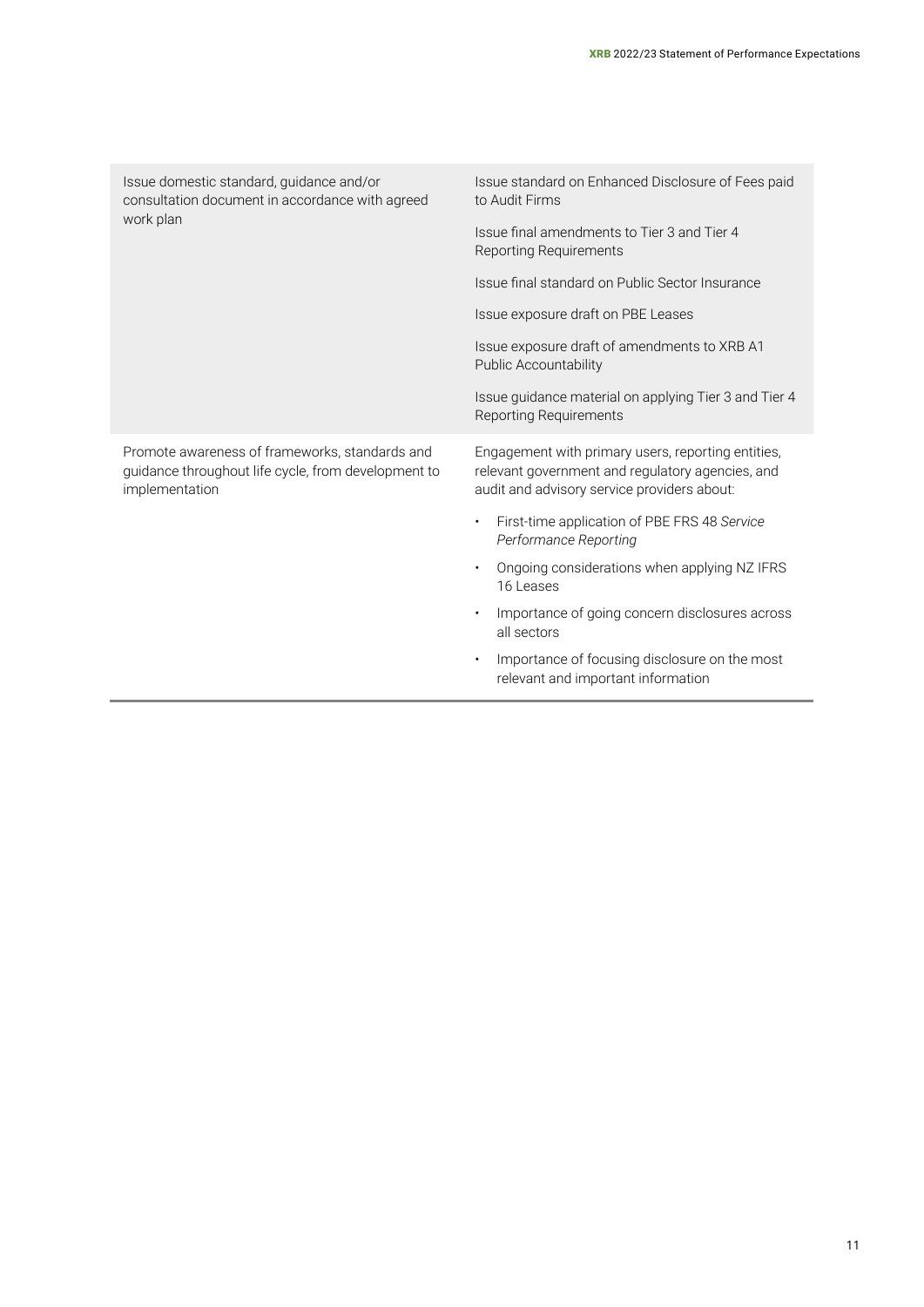# **Statement of forecast service performance (continued)**

**For the year ending 30 June 2023**

#### **Output 3: Preparing and issuing auditing and assurance standards and other related services standards**

This output is about the work we do in setting auditing and assurance standards and other related services and guidance, including engaging with our stakeholders on auditing and assurance topics. When referring to auditing and assurance standards this also include professional and ethical standards.

|                           | 2022/23<br><b>Forecast</b><br>\$′000 | 2021/22<br><b>Estimated</b><br>actual<br>\$'000 |
|---------------------------|--------------------------------------|-------------------------------------------------|
| Crown revenue allocated   | 1,607                                | 1,714                                           |
| Costs                     | (1, 443)                             | (1,029)                                         |
| Attributed overhead costs | (354)                                | (340)                                           |
| (Deficit)/surplus         | (190)                                | 345                                             |

| Performance measure                                                                                                                                            | 2022/23<br><b>Forecast</b>                                                                                 |
|----------------------------------------------------------------------------------------------------------------------------------------------------------------|------------------------------------------------------------------------------------------------------------|
| Due process requirements and policies followed,<br>including legislative consultation requirements and<br>international convergence and harmonisation policies | 100% compliance                                                                                            |
| Issue domestic standard, guidance and/or<br>consultation document in accordance with agreed<br>work plan                                                       | Issue standard on assurance over financial<br>information prepared in connection with a capital<br>raising |
|                                                                                                                                                                | Issue exposure draft on audit of service performance<br>information                                        |
|                                                                                                                                                                | Issue exposure draft on greenhouse gas assurance<br>engagements                                            |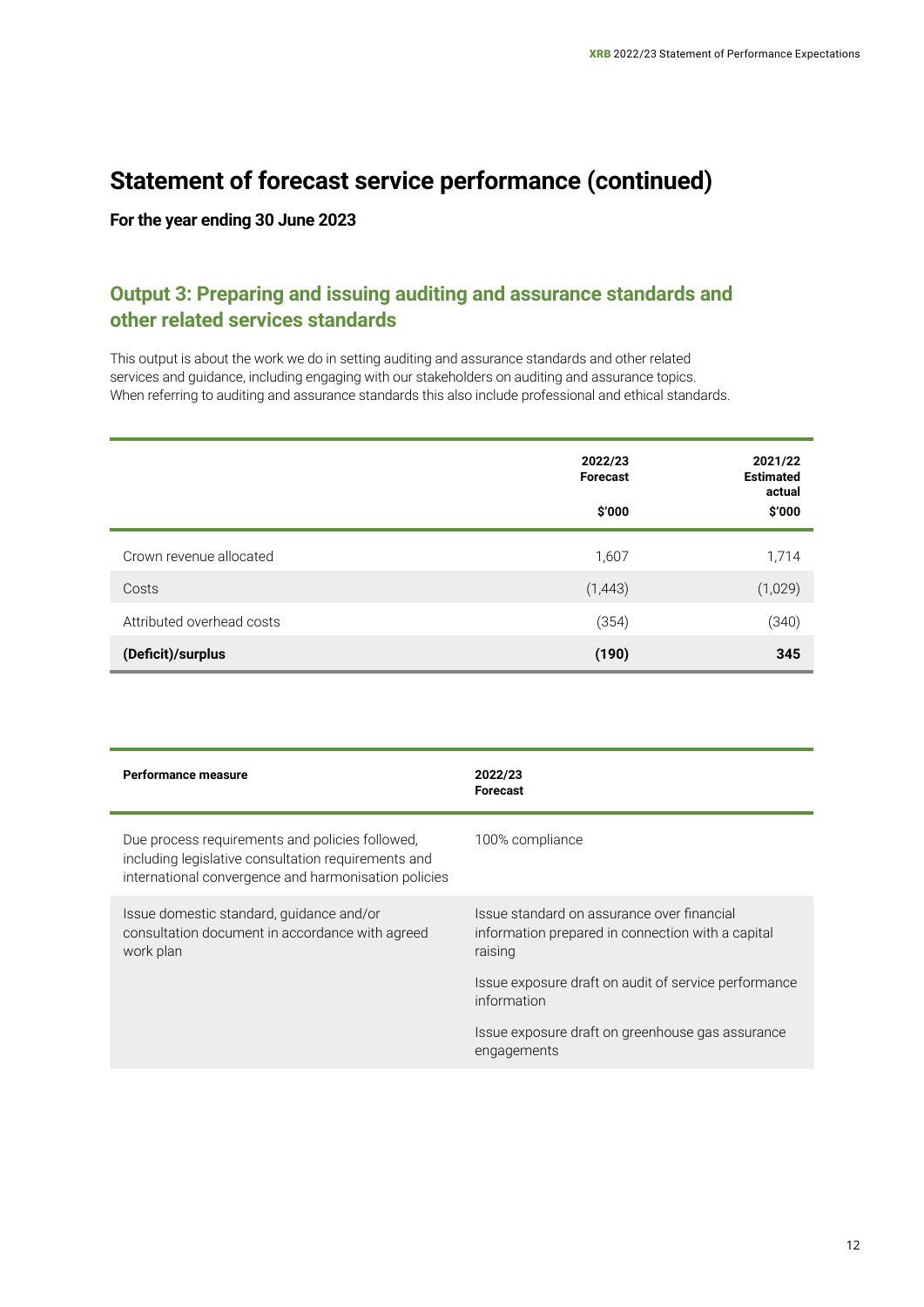Promote awareness of frameworks, standards and guidance throughout life cycle, from development to implementation

Engagement with assurance practitioners, the public sector and the FMA (as appropriate) on the following key projects:

#### **Final standards:**

- Group audits
- Non-assurance services
- Assurance over Financial Information Prepared in Connection with a Capital raising

#### **Exposure drafts:**

- Greenhouse gas assurance engagements
- Going concern
- Audit Evidence
- Public interest entity definition
- Audit of Service Performance information

Engage with assurance practitioners, regulators, directors and users to understand the perspectives of different stakeholder groups on the role of audit in maintaining trust in New Zealand reporting and consider how best to respond to international developments regarding governance and audit quality reforms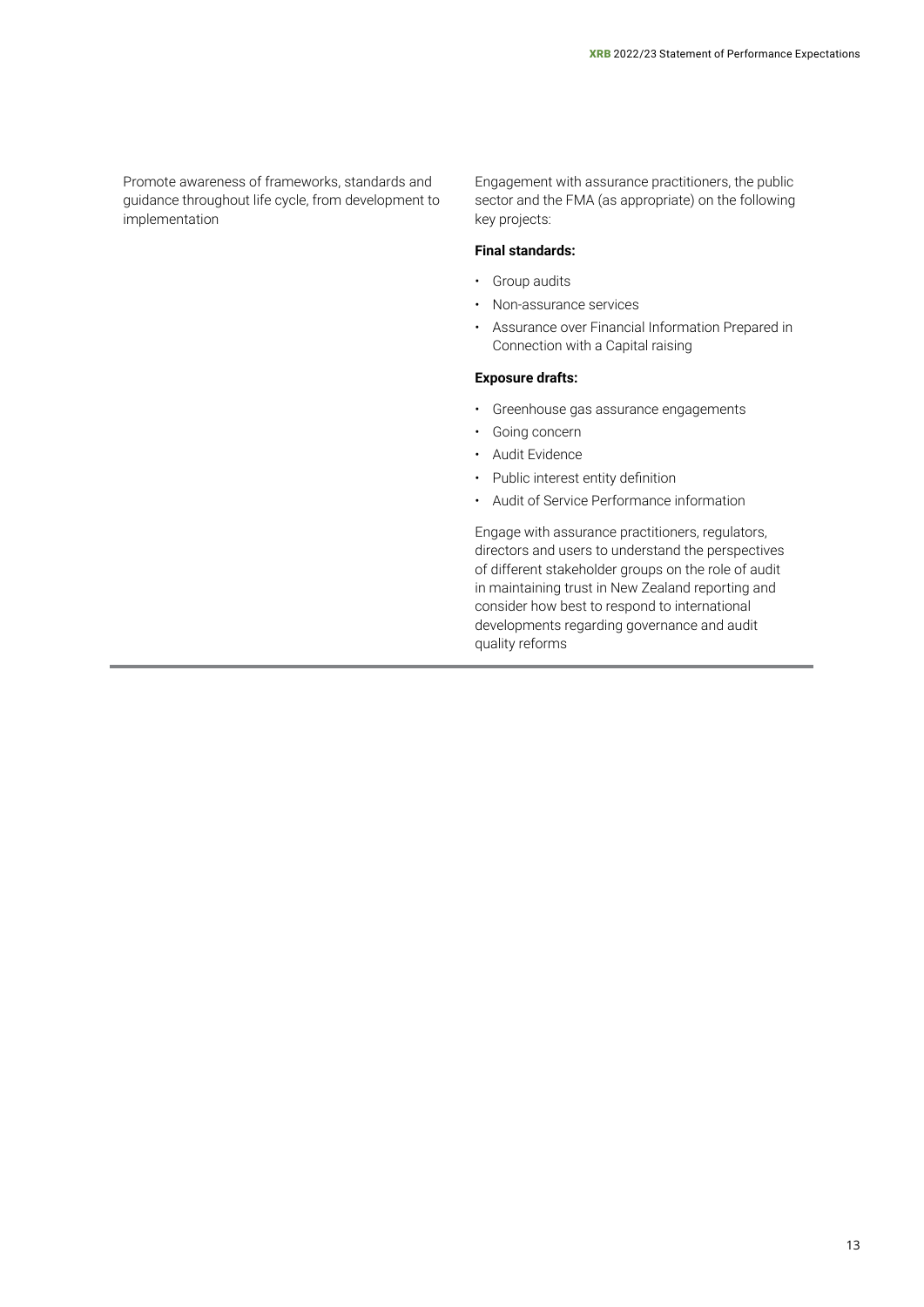# **Statement of forecast service performance (continued)**

**For the year ending 30 June 2023**

#### **Output 4: Preparing and issuing climate standards**

This output is about the work we do in setting climate standards and guidance, including engaging with our stakeholders on climate-related topics.

|                           | 2022/23<br><b>Forecast</b><br>\$'000 | 2021/22<br><b>Estimated</b><br>actual<br>\$′000 |
|---------------------------|--------------------------------------|-------------------------------------------------|
| Crown revenue allocated   | 2,519                                | 2,815                                           |
| Costs                     | (2,399)                              | (1,747)                                         |
| Attributed overhead costs | (589)                                | (578)                                           |
| (Deficit)/surplus         | (469)                                | 490                                             |

| Performance measure                                                                                                                                          | 2022/23<br><b>Forecast</b>                                                                                                                                  |
|--------------------------------------------------------------------------------------------------------------------------------------------------------------|-------------------------------------------------------------------------------------------------------------------------------------------------------------|
| Due process requirements and policies followed,<br>including legislative consultation requirements                                                           | 100% compliance                                                                                                                                             |
| Standards aligned with international requirements<br>and/or guidance (where appropriate)                                                                     | Achieved                                                                                                                                                    |
| Issue domestic standard, guidance and/or<br>consultation document in accordance with agreed                                                                  | Issue exposure drafts of climate-related disclosure<br>framework                                                                                            |
| work plan                                                                                                                                                    | Issue climate-related disclosure standards, and<br>accompanying non-mandatory guidance                                                                      |
| Stakeholders are satisfied with the XRB's<br>engagement in the lead up to and in respect of<br>the exposure draft of climate-related disclosure<br>framework | At least 75% of respondents to the survey agree or<br>strongly agree                                                                                        |
| Promote awareness of frameworks, standards and<br>guidance throughout life cycle, from development to<br>implementation                                      | Engagement with primary users, climate reporting<br>entities, relevant government and regulatory<br>agencies, and service providers about:                  |
|                                                                                                                                                              | • the climate-related disclosure exposure draft<br>the issued climate-related disclosure framework<br>$\bullet$<br>accompanying non-mandatory guidance<br>٠ |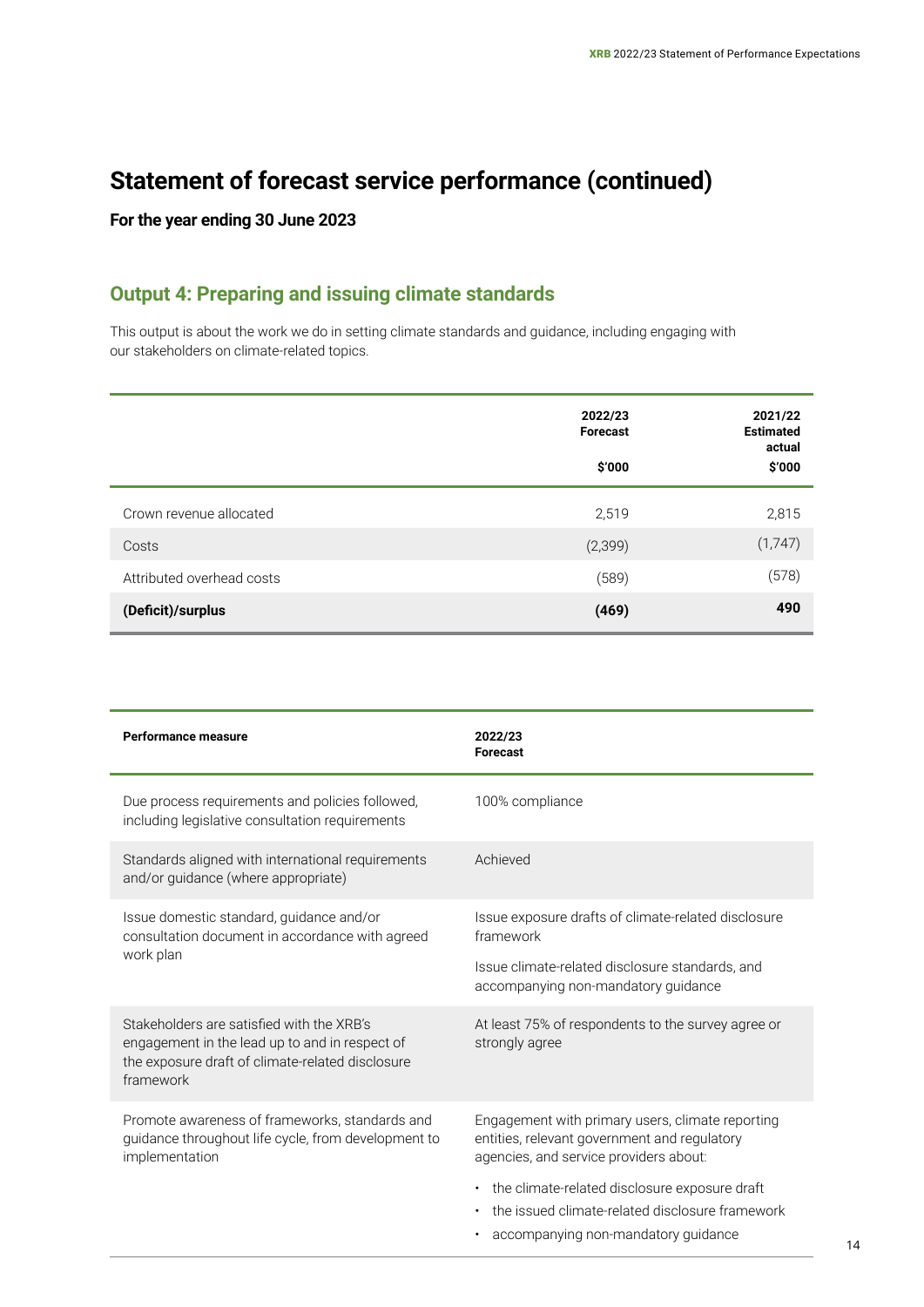# **Statement of forecast service performance (continued)**

**For the year ending 30 June 2023**

## **Output 5: Liaise with and influence international bodies**

This output is about the activities we undertake to influence the work of the international boards during appropriate stages of standards development to ensure high-quality global standards that are both applicable in New Zealand and in the public interest.

|                                             | 2022/23<br><b>Forecast</b><br>\$'000 | 2021/22<br><b>Estimated</b><br>actual<br>\$′000 |
|---------------------------------------------|--------------------------------------|-------------------------------------------------|
| Crown revenue allocated                     | 1,204                                | 906                                             |
| Costs                                       | (1,058)                              | (284)                                           |
| Attributed overhead costs and other revenue | (260)                                | (95)                                            |
| (Deficit)/surplus                           | (114)                                | 527                                             |

| Performance measure                         | 2022/23<br><b>Forecast</b>                                                                                           |
|---------------------------------------------|----------------------------------------------------------------------------------------------------------------------|
| Maintain membership of international boards | Maintain New Zealand membership on appropriate<br>boards including the following and participate in<br>all meetings: |
|                                             | International Public Sector Accounting Standards<br>$\bullet$<br>Board (IPSASB)                                      |
|                                             | International Auditing and Assurance Standards<br>Board (IAASB)                                                      |
|                                             | Australian Accounting Standards Board (AASB)<br>$\bullet$                                                            |
|                                             | Australian Auditing and Assurance Standards<br>Board (AUASB)                                                         |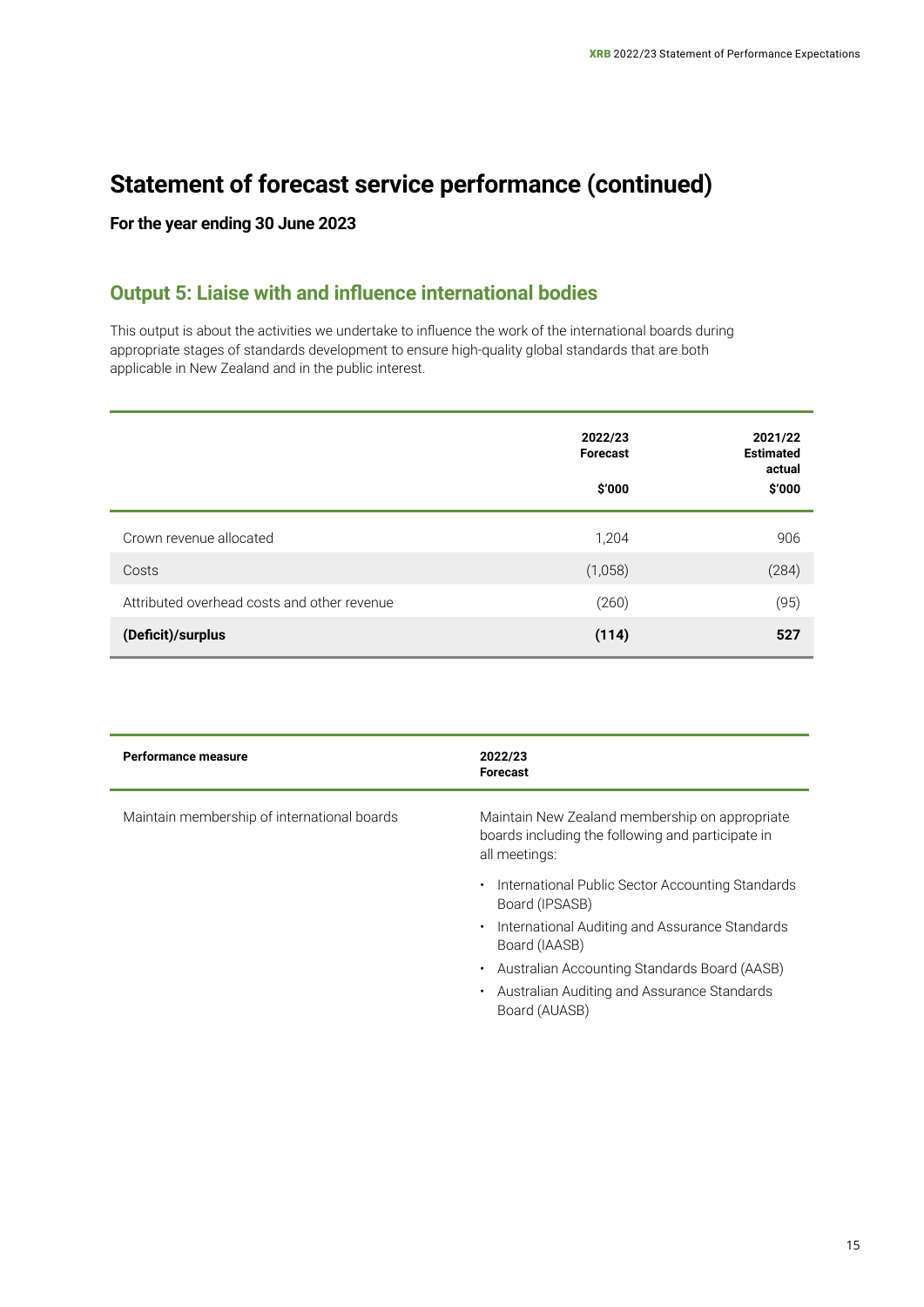| Participate in relevant international boards, regional<br>groupings, working groups and task forces | Participate in meetings of:                                                                                                                 |  |
|-----------------------------------------------------------------------------------------------------|---------------------------------------------------------------------------------------------------------------------------------------------|--|
|                                                                                                     | National standard setters                                                                                                                   |  |
|                                                                                                     | The International Forum of Accounting<br>Standards Setters (IFASS)                                                                          |  |
|                                                                                                     | The Asian Oceanian Standard Setters Group<br>(AOSSG)                                                                                        |  |
|                                                                                                     | Maintain strong working relationship with board<br>members and staff of the International Ethics<br>Standards Board for Accountants (IESBA) |  |
|                                                                                                     | Support the New Zealand IPSASB member on the<br>Revenue and Transfer Expenses Drafting Group                                                |  |
|                                                                                                     | Share learnings from our climate-related<br>disclosures work with the International<br>Sustainability Standards Board                       |  |
| Submissions on international consultation documents                                                 | <b>IPSASB Natural Resources</b>                                                                                                             |  |
| that are relevant to Aotearoa New Zealand                                                           | <b>IPSASB Concessionary Leases</b>                                                                                                          |  |
|                                                                                                     | Audit evidence                                                                                                                              |  |
|                                                                                                     | Going concern                                                                                                                               |  |
|                                                                                                     | Implications for the PIE definition                                                                                                         |  |
|                                                                                                     | Strategy and work plan (IAASB)                                                                                                              |  |
|                                                                                                     | Strategy and work plan (IESBA)                                                                                                              |  |
|                                                                                                     | International Sustainability Standards climate<br>standard exposure drafts                                                                  |  |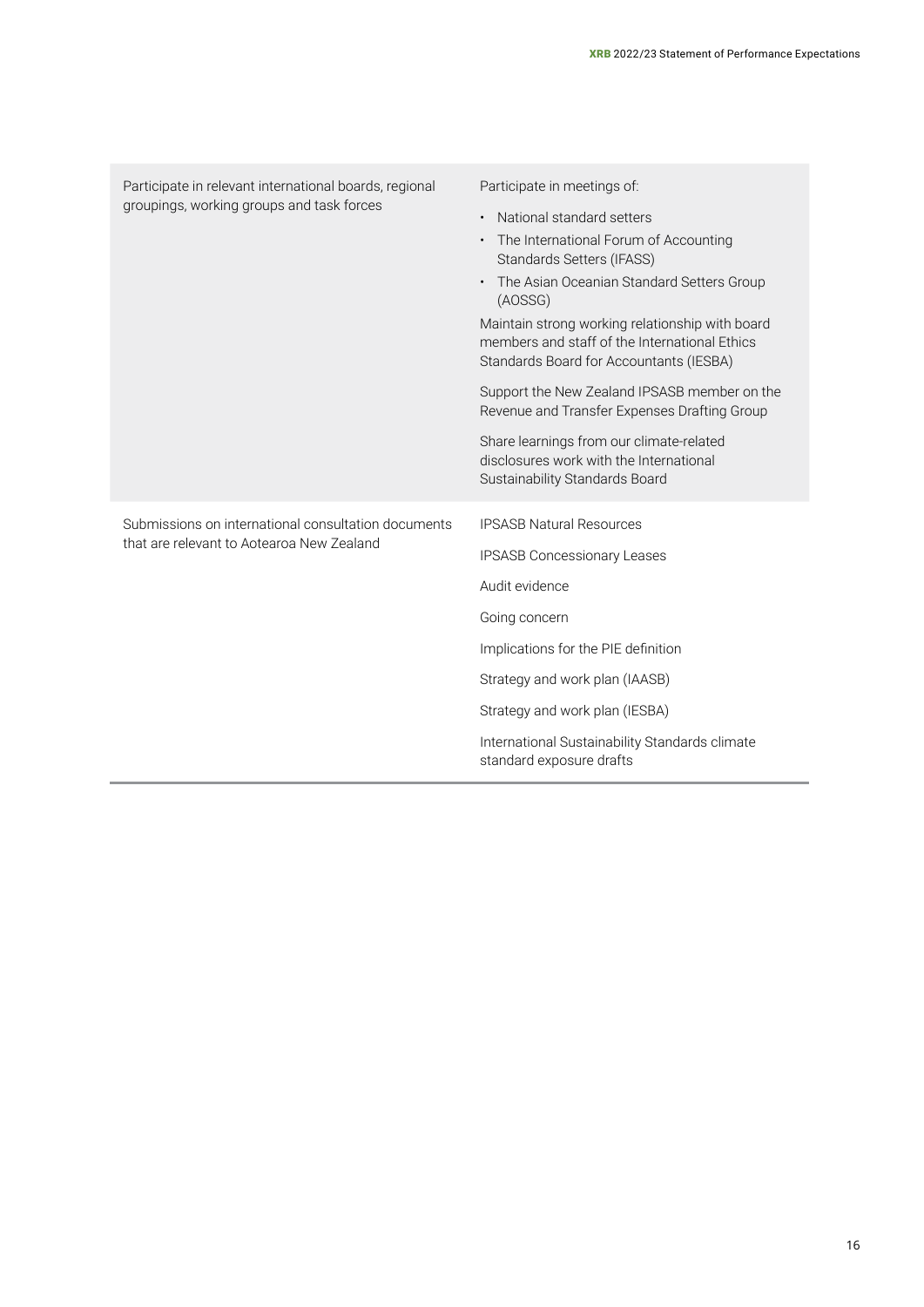# <span id="page-16-0"></span>Prospective financial statements

#### **For the year ending 30 June 2023**

### **Significant assumptions and explanatory notes relating to the prospective financial statements**

#### **1. General**

The following assumptions have been used in preparing these prospective financial statements:

- The XRB will continue to operate in its current structure and form.
- The XRB's statutory functions will remain unchanged.
- There will be no change to premises occupancy.
- Externally driven costs will increase by no more than the rate of inflation
- There will be no unexpected external events (such as a natural disaster) that will require significant operating or capital expenditures to be incurred.

#### **2. Revenue from the Crown**

The approved Crown appropriation for 2022/23 is \$8,627,000.

#### **3. Board members' fees**

The budget includes \$175,000 for additional board time in respect of the climate standards and ESG framework projects.

#### **4. International contributions**

With the establishment of the International Sustainability Standards Board, we expect that we will be making a contribution of \$200,000 towards their work consistent with our current contributions to the International Accounting Standards Board and the International Public Sector Accounting Standards Board.

#### **5. Personnel costs**

Unlike the 2021/22 financial year, the budget reflects the fact that we will be almost fully staffed for a full year. The remaining vacancies are expected to be filled within the first 6 months of the 2022/23 financial year. The budget also includes \$300,000 for the initial phase of the ESG framework project.

#### **6. Travel costs**

Our budget assumes that we will recommence international travel to attend relevant international board meetings from the start of the 2022/23 financial year – no international travel is expected to occur in the 2021/22 financial year. In addition, our budget assumes that there will be no domestic travel restrictions going forward.

#### **7. Other costs**

We are planning to commence a project to improve the accessibility of our standards and guidance during the 2022/23 financial year. An amount of \$250,000 is included in General operating costs in respect of this project.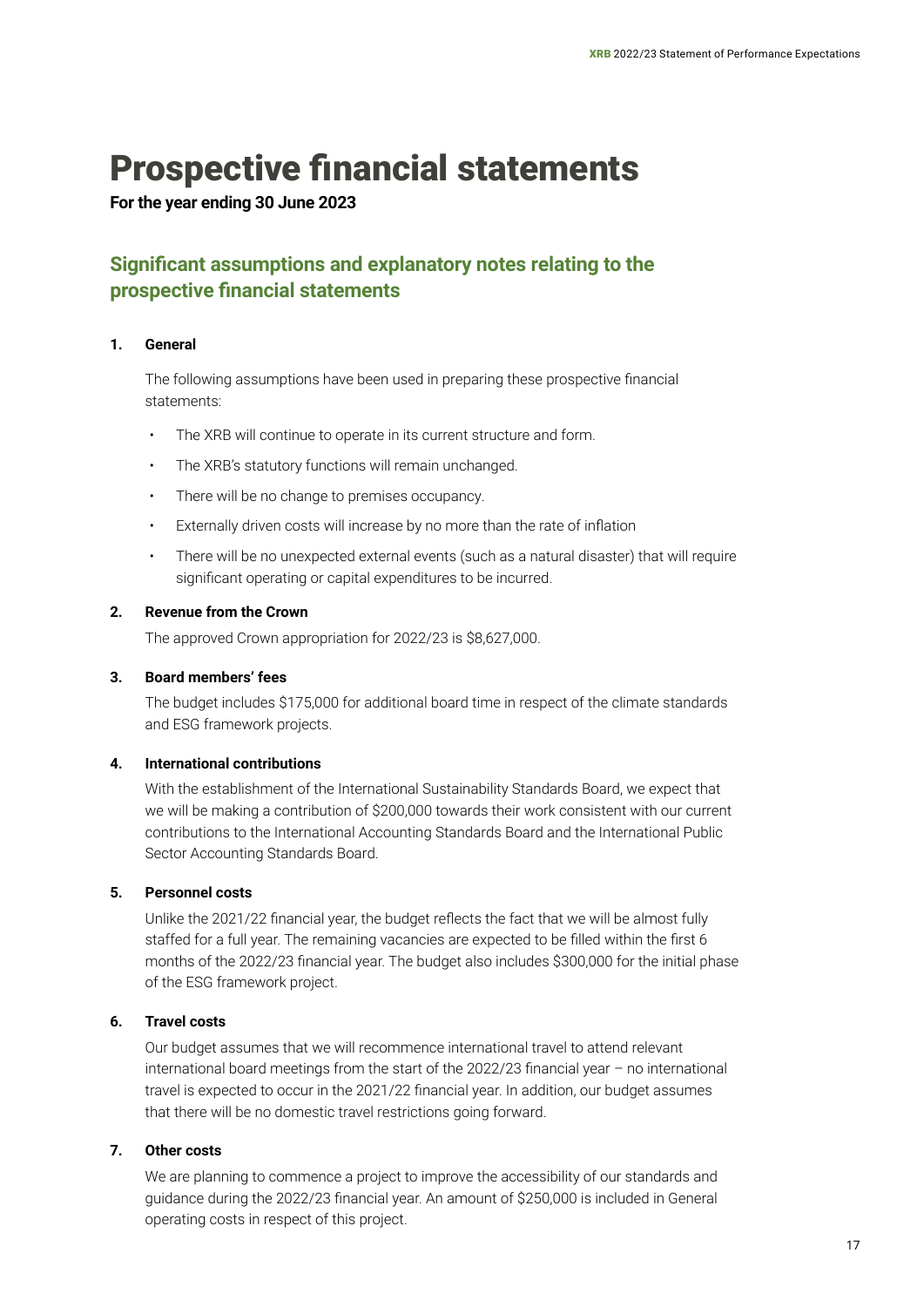#### **For the year ending 30 June 2023**

#### **Statement of accounting policies**

#### **1. Reporting entity**

The XRB is an Independent Crown Entity under the Crown Entities Act 2004, established on 1 July 2011. It is responsible for external reporting strategy and preparing and issuing financial reporting, climate and auditing and assurance standards and non-binding guidance on a wider range of environmental, social and governance (ESG), and other nonfinancial matters.

The XRB has designated itself as a Public Benefit Entity (PBE) for financial reporting purposes.

The prospective financial statements were approved by the XRB Board on 26 April 2022. The XRB Board is responsible for the prospective financial statements presented, including the assumptions underlying the prospective financial statements and all other disclosures.

#### **2. Statement of compliance**

These prospective financial statements have been prepared in accordance with the requirements of the Crown Entities Act 2004, which includes the requirement to comply with generally accepted accounting practice in New Zealand (NZ GAAP).

The prospective financial statements have been prepared in accordance with Tier 2 PBE Accounting Standards and disclosure concessions have been applied (PBE Standards RDR). This includes PBE FRS 42 Prospective Financial Statements.

The criteria under which the XRB is eligible to report in accordance with PBE Standards RDR are:

- The XRB does not have public accountability as defined in XRB A1 Application of the Accounting Standards Framework; and
- The XRB has total expenses between \$2 million and \$30 million.

These prospective financial statements have been prepared on a going concern basis.

#### **3. Measurement base**

The prospective financial statements have been prepared on a historical cost basis, unless otherwise specified.

#### **4. Functional, presentation currency and rounding**

The prospective financial statements are presented in New Zealand dollars, which is also the functional currency of the XRB. All values are rounded to the nearest thousand dollars (\$'000) unless otherwise specified.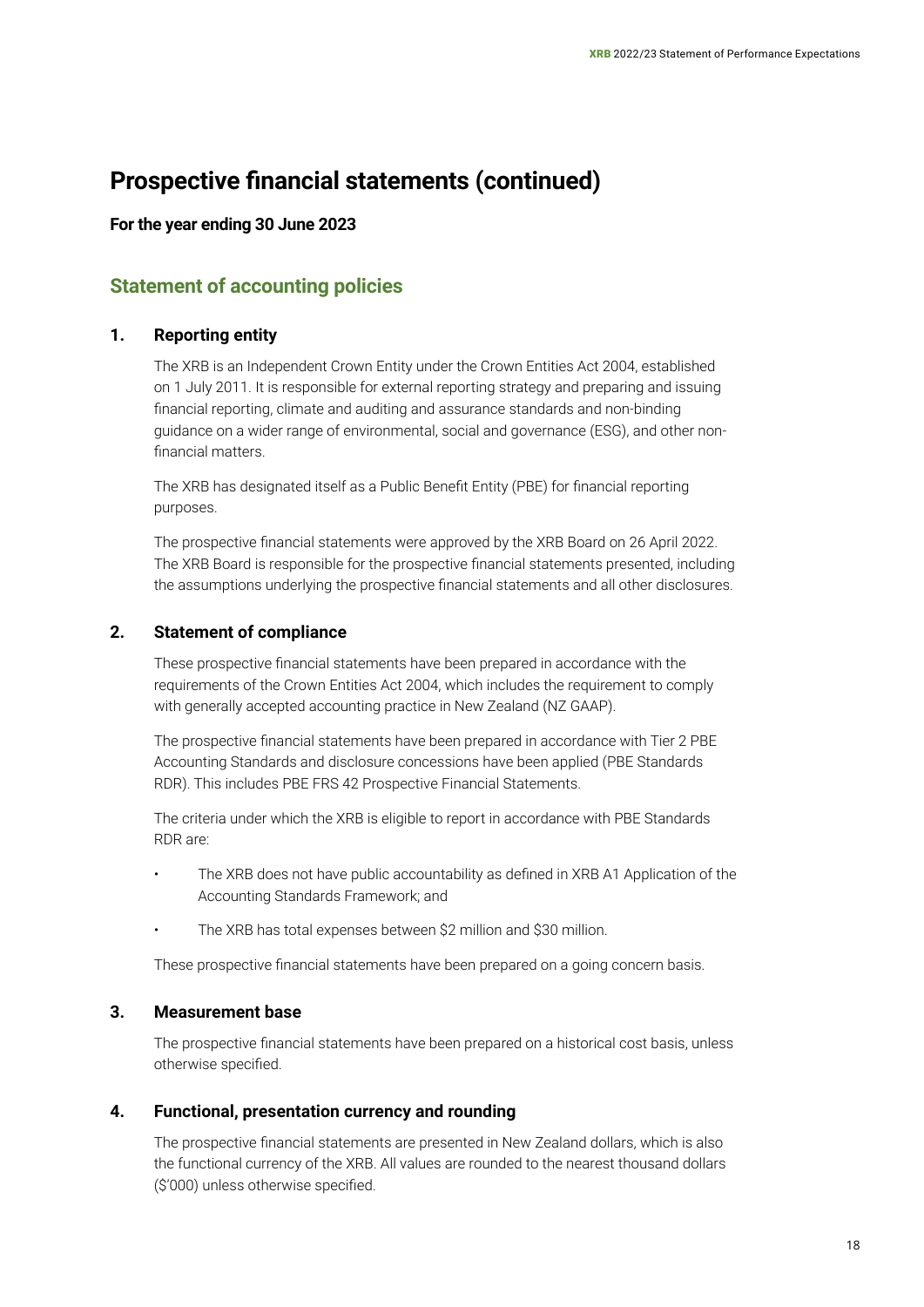#### **For the year ending 30 June 2023**

#### **Statement of accounting policies (continued)**

#### **5. Significant accounting policies**

#### **Revenue from the Crown**

The XRB is primarily funded through revenue received from the Crown, which is restricted in its use for the purpose of the XRB meeting its objectives as specified in the Statement of Intent.

The XRB considers that there are no conditions attached to the Crown funding and as such it is recognised as revenue at the point of entitlement and is measured at the fair value of consideration received or receivable.

#### **Goods and services tax (GST)**

All items in the financial statements are presented exclusive of GST, except for receivables and payables, which are presented on a GST inclusive basis. Where GST is not recoverable as an input tax, it is recognised as part of the related asset or expense.

The net amount of GST recoverable from, or payable to, Inland Revenue is included as part of receivables or payables in the statement of financial position.

The net GST paid to, or received from, the Inland Revenue Department, including the GST related to investing activities is classified as net operating cash flows in the Prospective cash flow statement.

#### **Income tax**

The XRB is exempt from the payment of income tax. Accordingly, no provision for income tax has been made.

#### **Operating leases**

Leases that do not transfer substantially all the risks and rewards incidental to ownership of an asset to the XRB are classified as operating leases. Payments are recognised as an expense on a straight-line basis over the term of the lease in the Prospective statement of comprehensive revenue and expense when payable.

#### **Cost allocation**

Direct costs are charged directly to outputs.

Attributed overhead costs and other revenues are amounts that cannot be attributed to a specific output in an economically feasible manner. These are charged to outputs based on cost drivers or usage information.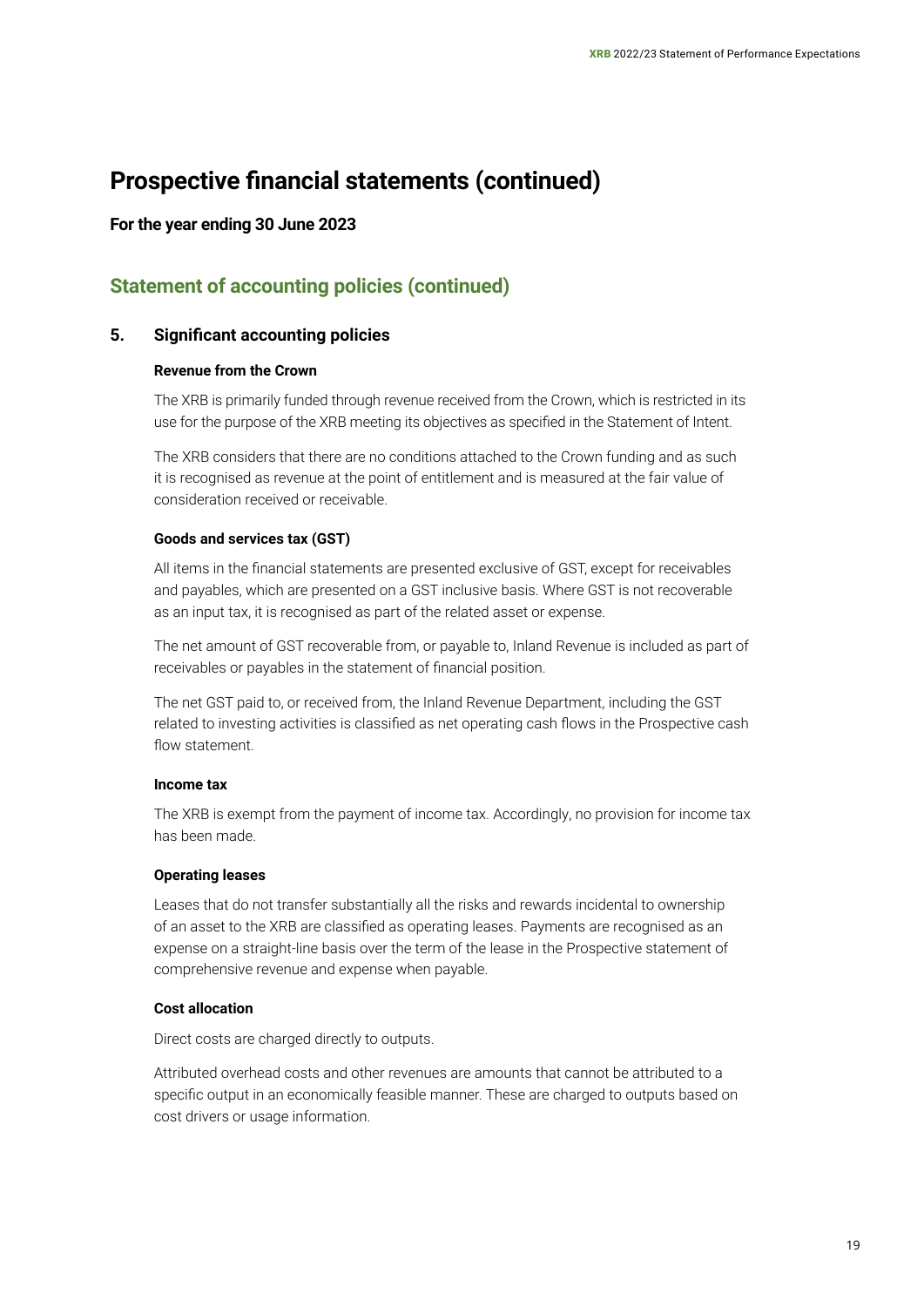#### **For the year ending 30 June 2023**

### **Statement of accounting policies (continued)**

#### **6. Changes in accounting policies**

PBE IPSAS 41 Financial instruments is applicable for periods beginning on or after 1 January 2022 and has been adopted in the preparation of these prospective financial statements. The adoption of PBE IPSAS 41 had no impact on the financial statements.

Other than the adoption of PBE IPSAS 41, the accounting policies set out above have been applied consistently to all periods presented in these prospective financial statements.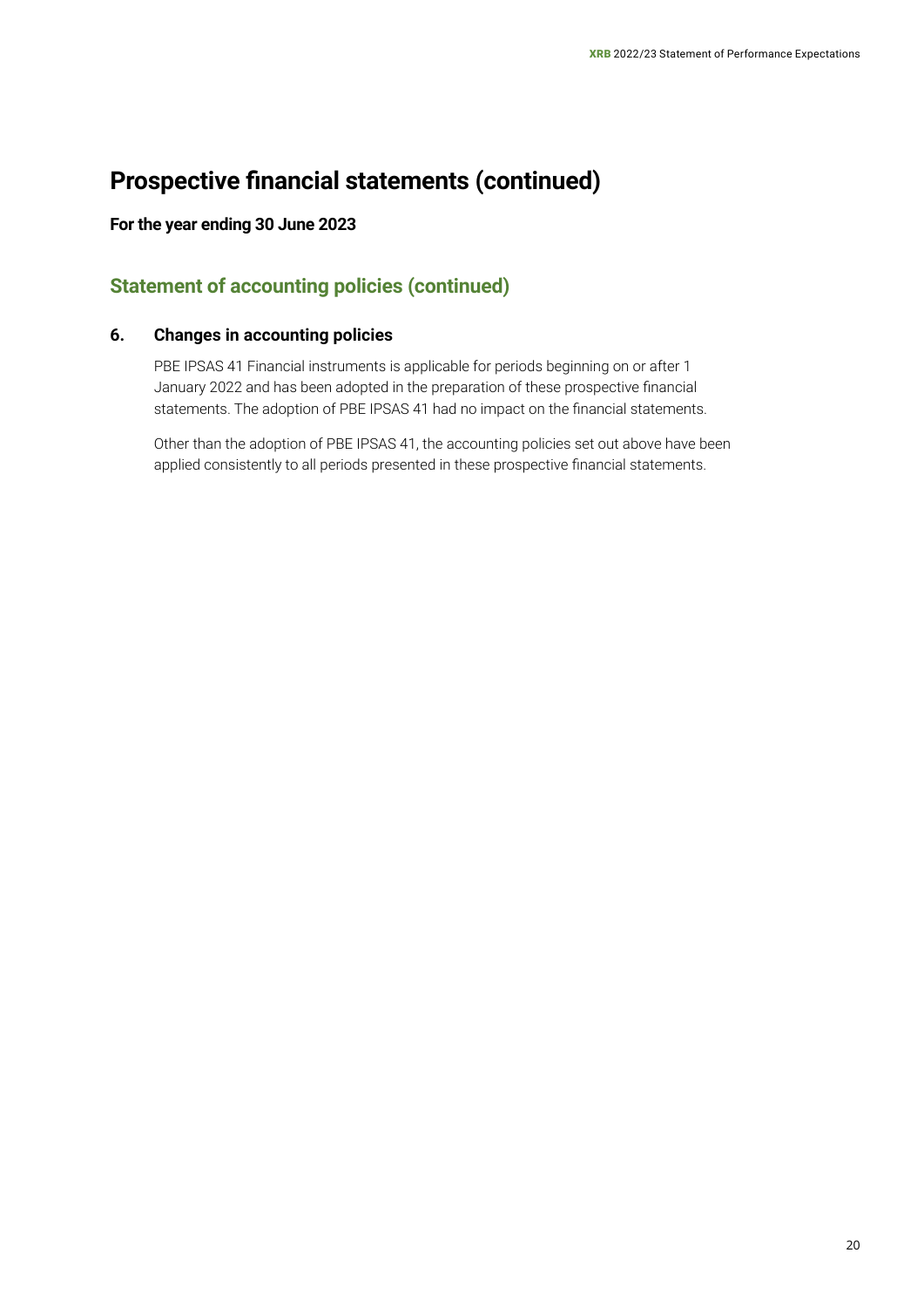**For the year ending 30 June 2023**

#### **Prospective statement of comprehensive revenue and expense**

|                                                                  | <b>Notes</b>   | 2022/23<br><b>Forecast</b><br>\$'000 | 2021/22<br><b>Estimated</b><br>actual<br>\$'000 |
|------------------------------------------------------------------|----------------|--------------------------------------|-------------------------------------------------|
| Revenue from the Crown                                           | $\mathbf{2}$   | 8,627                                | 8,581                                           |
| Interest                                                         |                | 25                                   | 22                                              |
| <b>Total revenue</b>                                             |                | 8,652                                | 8,603                                           |
|                                                                  |                |                                      |                                                 |
| Board members' fees                                              | 3              | 1,069                                | 864                                             |
| Communication and engagement                                     |                | 321                                  | 296                                             |
| Depreciation                                                     |                | 89                                   | 58                                              |
| Contributions to international bodies                            | $\overline{4}$ | 538                                  | 284                                             |
| Personnel costs                                                  | 5              | 6,062                                | 4,349                                           |
| Travel costs                                                     | 6              | 713                                  | 84                                              |
| General operating costs                                          | $\overline{7}$ | 979                                  | 650                                             |
| <b>Total expenses</b>                                            |                | 9,771                                | 6,585                                           |
| (Deficit)/surplus and Total comprehensive<br>revenue and expense |                | (1, 119)                             | 2,018                                           |

Significant assumptions and explanatory notes underlying the information above are set out on page 17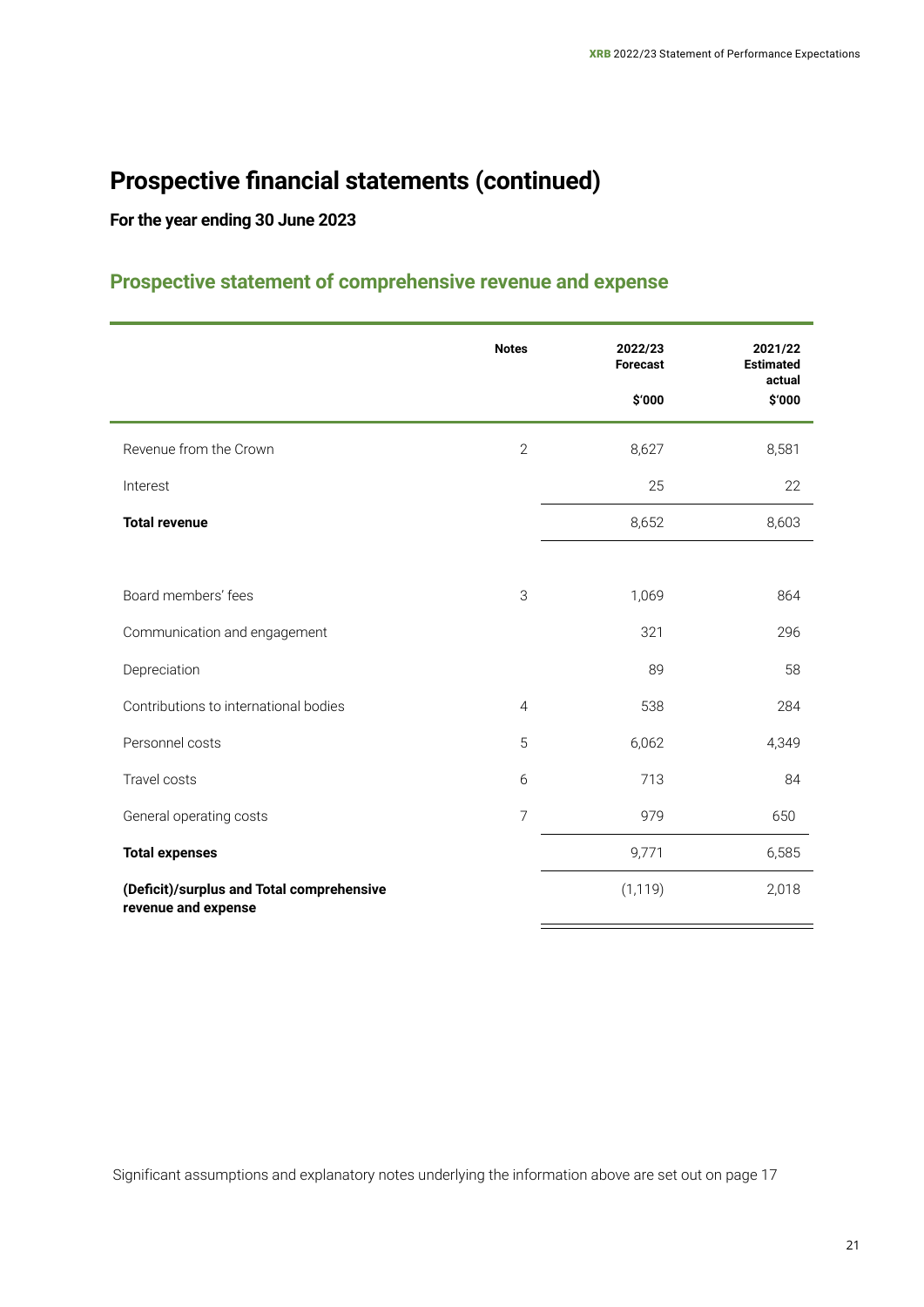### **For the year ending 30 June 2023**

# **Prospective statement of changes in equity**

|                                         | 2022/23<br><b>Forecast</b><br>\$'000 | 2021/22<br><b>Estimated</b><br>actual<br>\$'000 |
|-----------------------------------------|--------------------------------------|-------------------------------------------------|
| Equity as at 1 July                     | 5,235                                | 3,217                                           |
| Total comprehensive revenue and expense | (1, 119)                             | 2,018                                           |
| Equity as at 30 June                    | 4,116                                | 5,235                                           |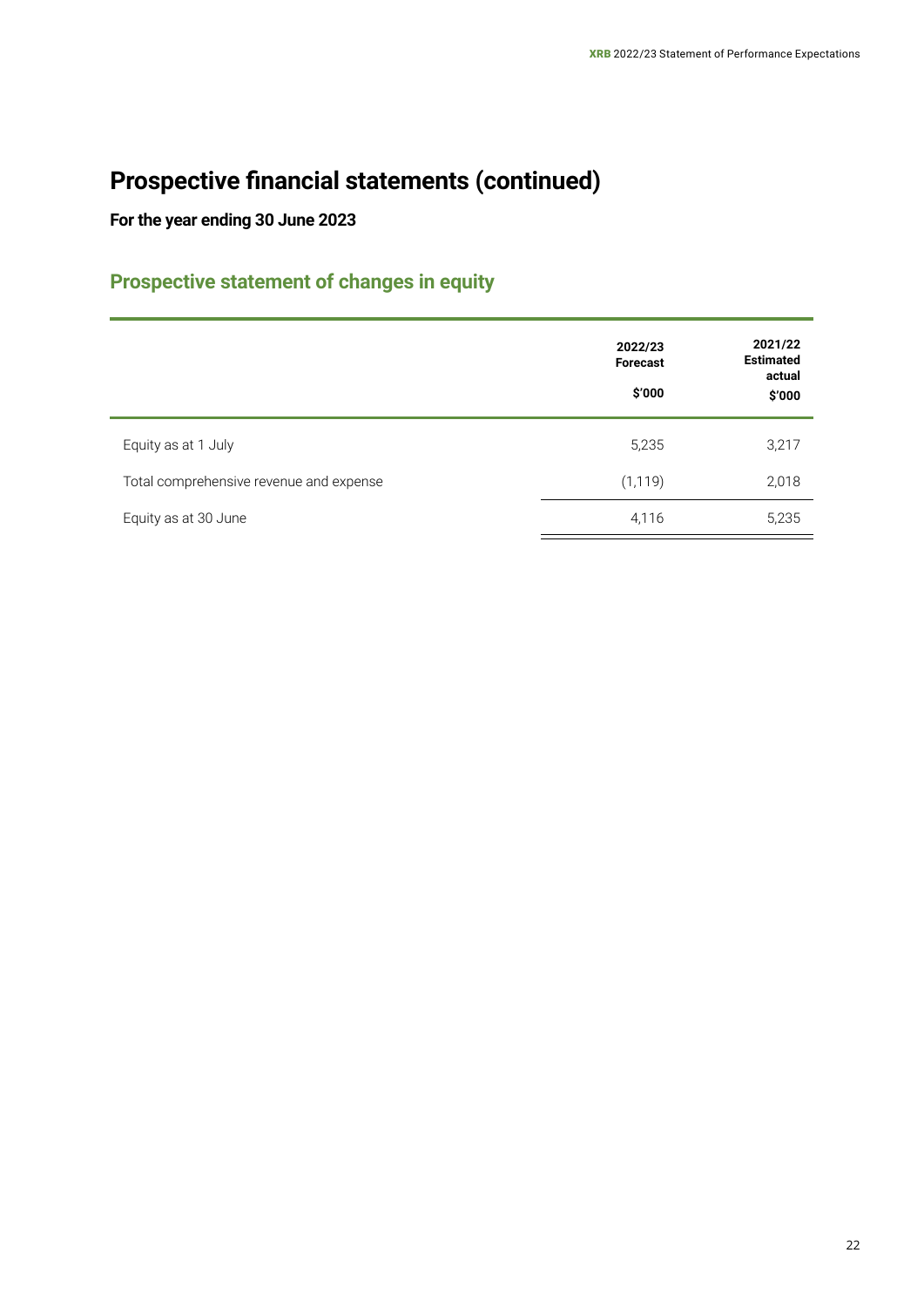#### **For the year ending 30 June 2023**

## **Prospective statement of financial position**

|                                      | 2022/23<br><b>Forecast</b> | 2021/22<br><b>Estimated</b><br>actual |
|--------------------------------------|----------------------------|---------------------------------------|
|                                      | \$'000                     | \$'000                                |
| <b>Equity</b>                        |                            |                                       |
| Contributed capital                  | 725                        | 725                                   |
| Accumulated surpluses                | 3,391                      | 4,510                                 |
| <b>Total equity</b>                  | 4,116                      | 5,235                                 |
| <b>Current assets</b>                |                            |                                       |
| Cash at bank                         | 612                        | 316                                   |
| GST receivable                       | 43                         | 32                                    |
| Prepayments                          | 15                         | 10                                    |
| Investments                          | 3,960                      | 5,266                                 |
| <b>Total current assets</b>          | 4,630                      | 5,624                                 |
| <b>Current liabilities</b>           |                            |                                       |
| Payables                             | 329                        | 247                                   |
| Employee entitlements                | 387                        | 298                                   |
| <b>Total current liabilities</b>     | 716                        | 545                                   |
| Non-current assets                   |                            |                                       |
| Property, plant and equipment        | 221                        | 170                                   |
| Intangible assets                    | $\boldsymbol{6}$           | 11                                    |
| <b>Total non-current assets</b>      | 227                        | 181                                   |
| <b>Non-current liabilities</b>       |                            |                                       |
| Provisions                           | 25                         | 25                                    |
| <b>Total non-current liabilities</b> | 25                         | 25                                    |
| <b>Total net assets</b>              | 4,116                      | 5,235                                 |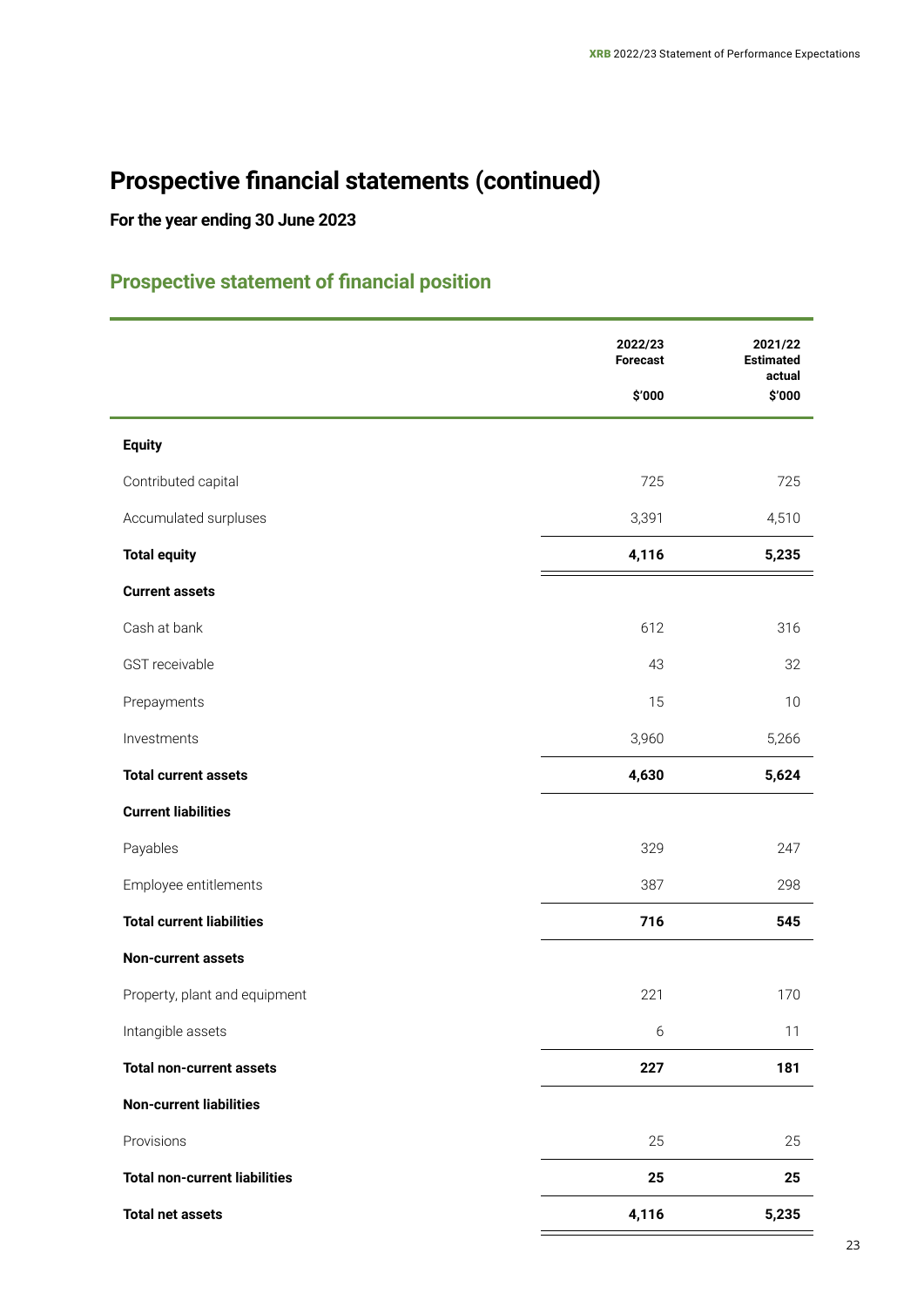**For the year ending 30 June 2023**

#### **Prospective cash flow statement**

|                                                    | <b>Notes</b> | 2022/23<br><b>Forecast</b><br>\$'000 | 2021/22<br><b>Estimated</b><br>actual<br>\$'000 |
|----------------------------------------------------|--------------|--------------------------------------|-------------------------------------------------|
| <b>Cash flows from operating activities</b>        |              |                                      |                                                 |
| Cash was provided from:                            |              |                                      |                                                 |
| Revenue from the Crown                             |              | 8,627                                | 8,581                                           |
| Interest received                                  |              | 21                                   | 17                                              |
|                                                    |              | 8,648                                | 8,598                                           |
| Cash was disbursed to:                             |              |                                      |                                                 |
| Payments to employees                              |              | 5,274                                | 3,510                                           |
| Payments to suppliers                              |              | 3,726                                | 2,681                                           |
| Contributions to international standards<br>boards |              | 538                                  | 284                                             |
|                                                    |              | 9,538                                | 6,475                                           |
| Net cash flow from operating activities            |              | (890)                                | 2,123                                           |
| <b>Cash flows from investing activities</b>        |              |                                      |                                                 |
| Cash was provided from:                            |              |                                      |                                                 |
| Investments                                        |              | 1,321                                |                                                 |
| Sale of office equipment                           |              |                                      | 1                                               |
| Cash was disbursed to:                             |              |                                      |                                                 |
| Investment                                         |              |                                      | 3,988                                           |
| Capital expenditure                                |              | 135                                  | 45                                              |
| Net cash flow from investing activities            |              | 1,186                                | (4,032)                                         |
| Net increase/(decrease) in cash                    |              | 296                                  | (1,909)                                         |
| Add opening cash balance                           |              | 316                                  | 2,225                                           |
| <b>Closing cash balance</b>                        |              | 612                                  | 316                                             |